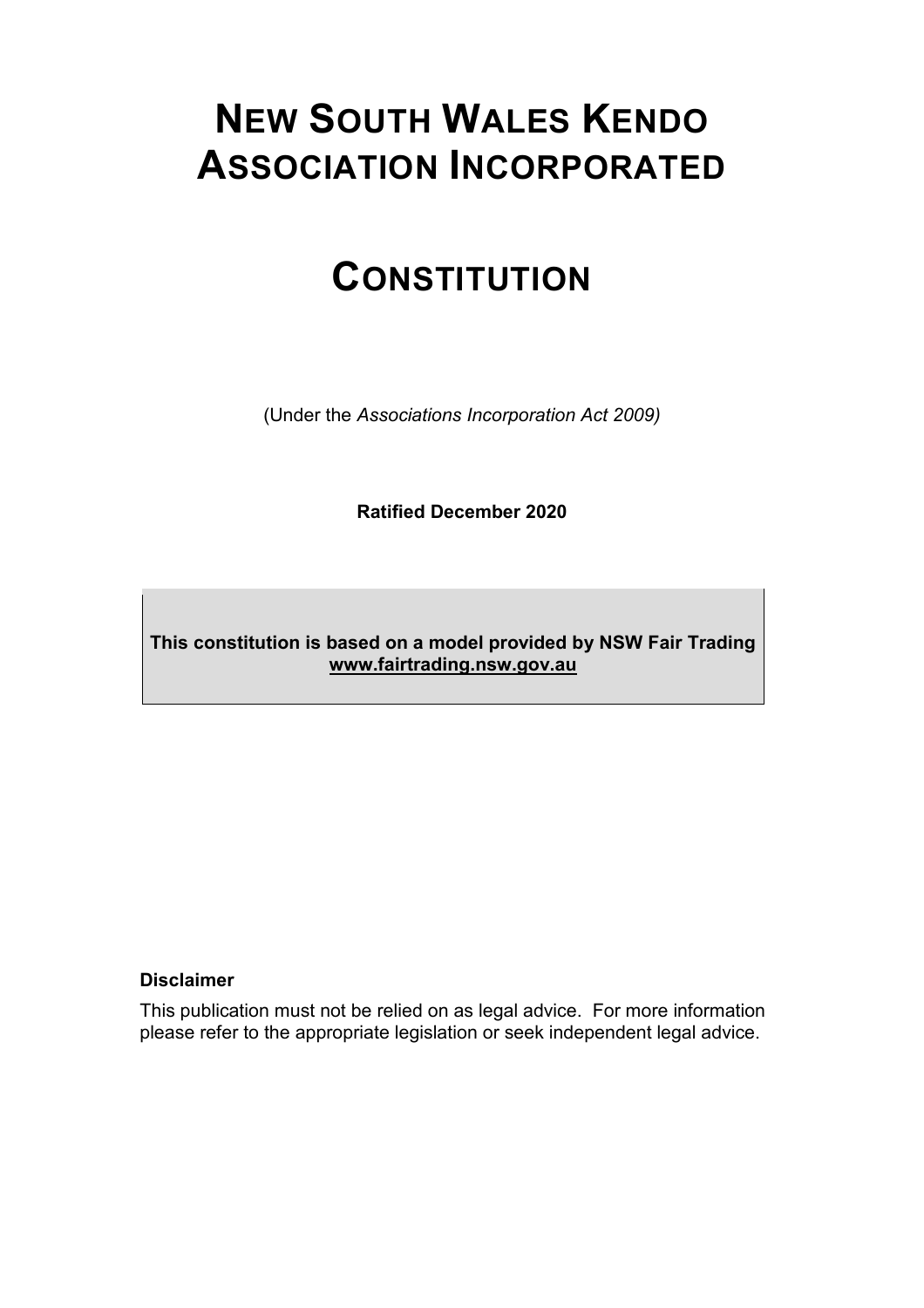## **Contents**

| <b>Part 1 Preliminary</b> |  |
|---------------------------|--|
|                           |  |
|                           |  |

|  |  |  | <b>Part 2 Membership</b> |
|--|--|--|--------------------------|
|--|--|--|--------------------------|

|      | L GILL ANNUNDURING |  |
|------|--------------------|--|
| 2.1  |                    |  |
| 2.2  |                    |  |
| 2.3  |                    |  |
| 2.4  |                    |  |
| 2.5  |                    |  |
| 2.6  |                    |  |
| 2.7  |                    |  |
| 2.8  |                    |  |
| 2.9  |                    |  |
| 2.10 |                    |  |
|      |                    |  |

## **Part 3 Committee**

| 3.1                         |                                                      | 10 |  |  |  |  |
|-----------------------------|------------------------------------------------------|----|--|--|--|--|
| 3.2                         |                                                      | 10 |  |  |  |  |
| 3.3                         |                                                      | 11 |  |  |  |  |
| 3.4                         |                                                      | 13 |  |  |  |  |
| 3.5                         |                                                      | 13 |  |  |  |  |
| 3.6                         |                                                      | 14 |  |  |  |  |
| 3.7                         |                                                      | 14 |  |  |  |  |
| 3.8                         |                                                      | 15 |  |  |  |  |
| 3.9                         |                                                      | 15 |  |  |  |  |
| 3.10                        |                                                      | 16 |  |  |  |  |
| 3.11                        |                                                      | 17 |  |  |  |  |
| 3.12                        |                                                      | 18 |  |  |  |  |
| 3.13                        | Annual general meetings - calling of and business at | 18 |  |  |  |  |
| 3.14                        |                                                      | 18 |  |  |  |  |
| 3.15                        |                                                      | 19 |  |  |  |  |
| 3.16                        |                                                      | 19 |  |  |  |  |
| 3.17                        |                                                      | 20 |  |  |  |  |
| 3.18                        |                                                      | 20 |  |  |  |  |
| 3.19                        |                                                      | 20 |  |  |  |  |
| 3.20                        |                                                      | 21 |  |  |  |  |
| 3.21                        |                                                      | 21 |  |  |  |  |
| 3.22                        |                                                      | 21 |  |  |  |  |
| <b>Part 4 Miscellaneous</b> |                                                      |    |  |  |  |  |

| 4.2 |  |
|-----|--|
| 4.3 |  |
| 4.4 |  |
| 4.5 |  |
| 4.6 |  |
| 4.7 |  |
|     |  |

## **Part 1 Preliminary**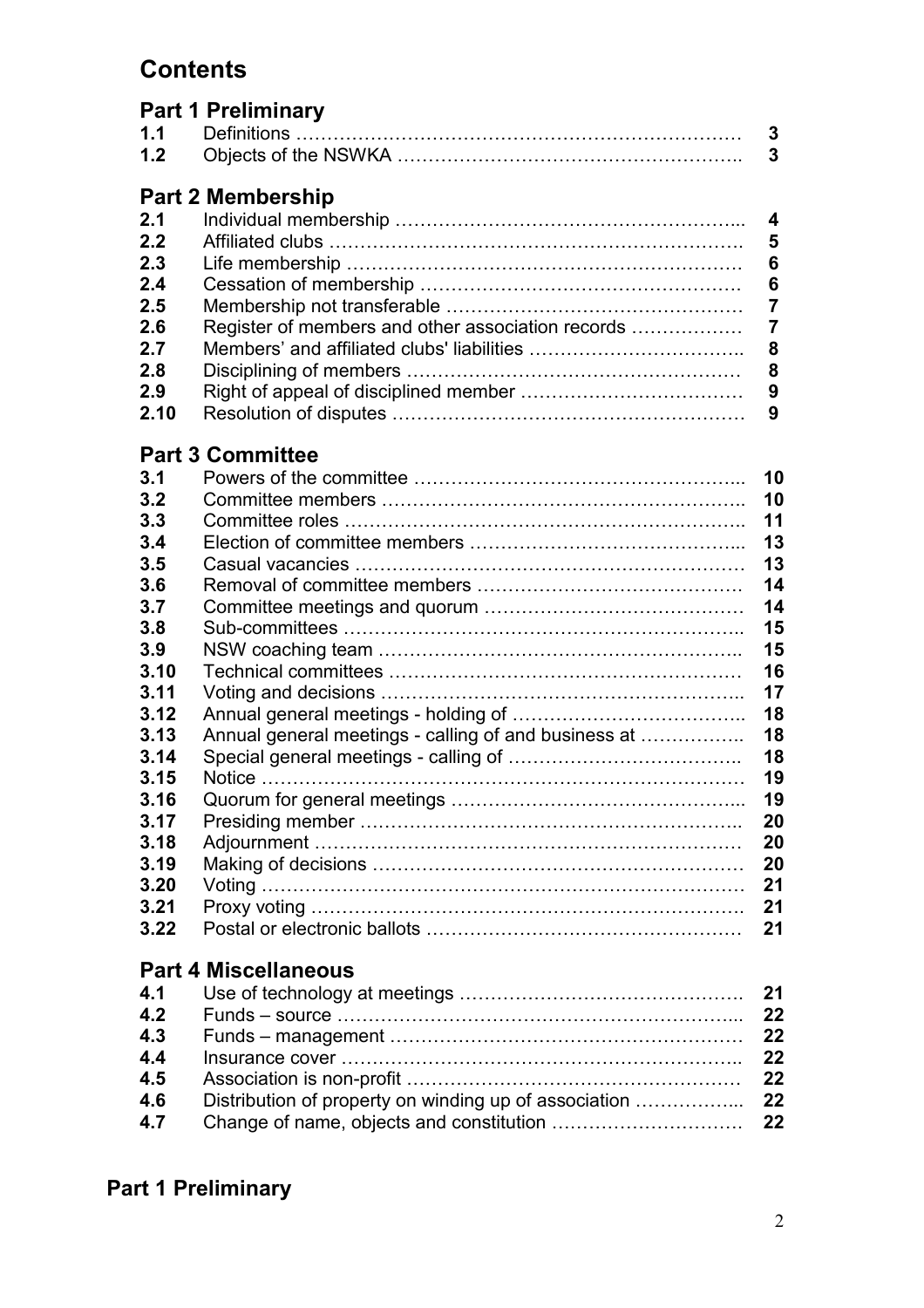#### **1.1 Definitions**

- 1. In this constitution:
	- a. The **association** means the New South Wales Kendo Association Incorporated (NSWKA)
	- b. The **committee** means the New South Wales Kendo Association (NSWKA) Executive Committee
	- c. The **AKR** means the Australian Kendo Renmei
- 2. In this constitution *Secretary* means:
	- a. the person holding office under this constitution as secretary of the association
	- b. if no person holds that office the public officer of the association
- 3. In this constitution:
	- a. *the Act* means the *Associations [Incorporation](http://www.legislation.nsw.gov.au/xref/inforce/?xref=Type%253Dact%2520AND%2520Year%253D2009%2520AND%2520no%253D7&nohits=y) Act 2009*
	- *b. the Regulation* means the *Associations [Incorporation](http://www.legislation.nsw.gov.au/xref/inforce/?xref=Type%253Dsubordleg%2520AND%2520Year%253D2010%2520AND%2520No%253D238&nohits=y) Regulation 2016*
- 4. The provisions of the *[Interpretation](http://www.legislation.nsw.gov.au/xref/inforce/?xref=Type%253Dact%2520AND%2520Year%253D1987%2520AND%2520no%253D15&nohits=y) Act 1987* apply to and in respect of this constitution in the same manner as those provisions would so apply if this constitution were an instrument made under the Act

#### **1.2 Objects of the Association**

The objects of the association shall be to:

- 1. Promote interest and participation in Kendo, Iaido and Jodo, especially within the State of New South Wales.
- 2. Promote good fellowship amongst those interested in Kendo, Iaido and Jodo.
- 3. Arrange annual Kendo, Iaido and Jodo championships within the said State.
- 4. Arrange Kendo, Iaido and Jodo gradings within the said state.
- 5. Control the conduct of gradings, competitions, seminars and other events run as Association approved events.
- 6. Support the objects and activities of the Australian Kendo Renmei within the said State.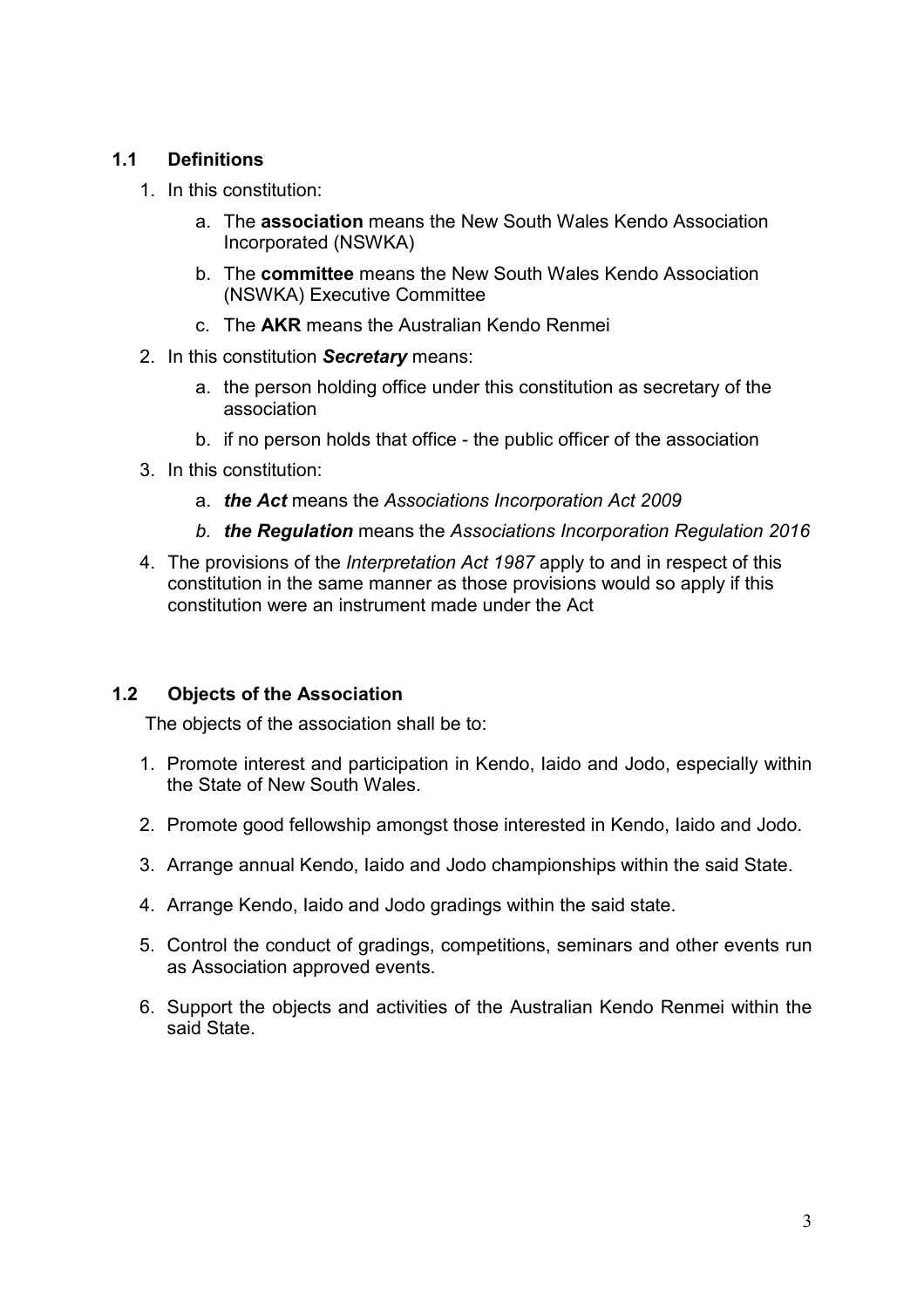### **Part 2 Membership**

#### **2.1 Individual membership**

- 1. Membership of the association is open to all individuals interested in Kendo, Iaido and Jodo, who accept the objects and rules of the association and are members of an affiliated club.
- 2. Any individual wishing to become a member must join an affiliated club by applying and paying any club membership fees directly to the club of their choice. Club membership fees are set by the club.
- 3. The club shall forward the individual/s membership details to the Secretary, using the form provided by the Secretary, and pay association membership fees into the association account. The Secretary will then forward membership details and have the Treasurer transfer AKR membership fees to the AKR, that individual will then be considered a member of the association.
- 4. Once registered as a member of the association the individual can expect to be;
	- a. covered by accident and injury insurance effected and maintained by the AKR
	- b. able to attend gradings, competitions, seminars and other events conducted by the association, subject to eligibility criteria
	- c. able to apply for selection as a NSW representative at National and International events, subject to citizenship or residence requirements
	- d. for those members aged 16 years or older be able to participate in and vote at general meetings
	- e. able to nominate to be a member of the committee or eligible subcommittees
- 5. Subject to any resolution of the association at a general meeting, the levels of association membership fees shall be set by the committee and may be linked to any criteria thought appropriate.
- 6. Membership fees shall fall due on the first day of July of each year. Members who fail to renew their membership by this date will lose all benefits of membership, including insurance coverage.
- 7. Members paying membership fees after the  $1<sup>st</sup>$  of July are required to pay the full year fee.
- 8. If a new member joins the association from January  $1<sup>st</sup>$  to  $30<sup>th</sup>$  June of the financial year, they will pay a part yearly fee as detailed in the association membership form. New members joining the association between 2<sup>nd</sup> July and 31<sup>st</sup> December are expected to pay the full year fee.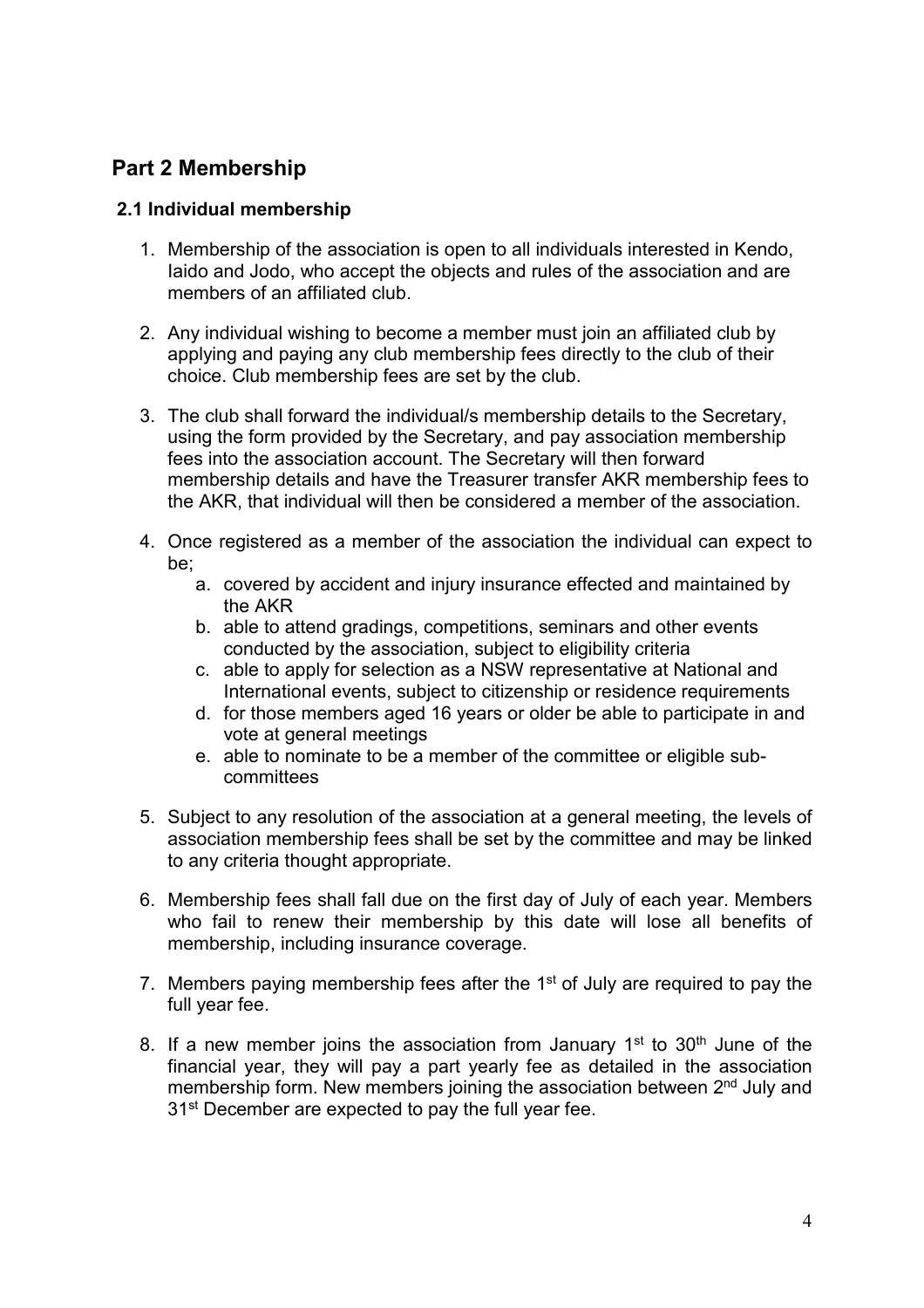- 9. Junior members are defined as those who are: 'younger than eighteen (18) years of age or whose eighteenth (18th) birthday occurs on or after the first day of the current Membership Year.'
- 10.Each individual's NSWKA membership fees are paid through a single NSWKA affiliated club. Affiliated clubs are entitled to charge additional training fees.
- 11.An individual can register each art (Kendo, Iaido, Jodo) they practice at different affiliated clubs, no additional NSWKA membership fees are required for this. Individual are considered members of and are eligible to represent the club at which they have registered for their art.
- 12.Affiliated clubs are required to confirm with the NSWKA Executive that each person training at their club who does not pay NSWKA fees through them has paid their NSWKA fees via another affiliated club.
- 13.Any person who has not paid their NSWKA fees is not considered a member of the association and will not receive any benefits of membership, including insurance coverage.

#### **2.2 Affiliated clubs**

- 1. The committee may grant affiliation to any Kendo, Iaido or Jodo club which:
	- a. regularly conducts Kendo, Iaido or Jodo training sessions in New South Wales
	- b. has at least one current financial member
	- c. nominates a club representative to be the main point of contact between the association and the club
	- d. accepts the objects of the association
	- e. agrees to comply with policies adopted by the association
	- f. has at least one financial member, or a financial member from another club recognised by the International Kendo Federation (IKF) graded at Godan or higher committed to be a mentor for and have regular contact with that club
- 2. Once affiliated, a club will remain affiliated until one or more of the criteria for affiliation listed in subclause 2.2.1 are no longer met. The committee shall be available to advise clubs at risk of losing affiliation.
- 3. The benefits and rights of a club affiliated with the association include;
	- a. having club details listed on the association website
	- b. coaches are covered by Professional (Instructors) Indemnity Insurance effected and maintained by the AKR
	- c. being able to approach the association for assisting in the promotion of events organised by the club
	- d. can approach the association for limited financial support to assist run an event or activity
	- e. can charge training fees as they see fit regardless of where a person training at the club has paid their (association recognised) membership fees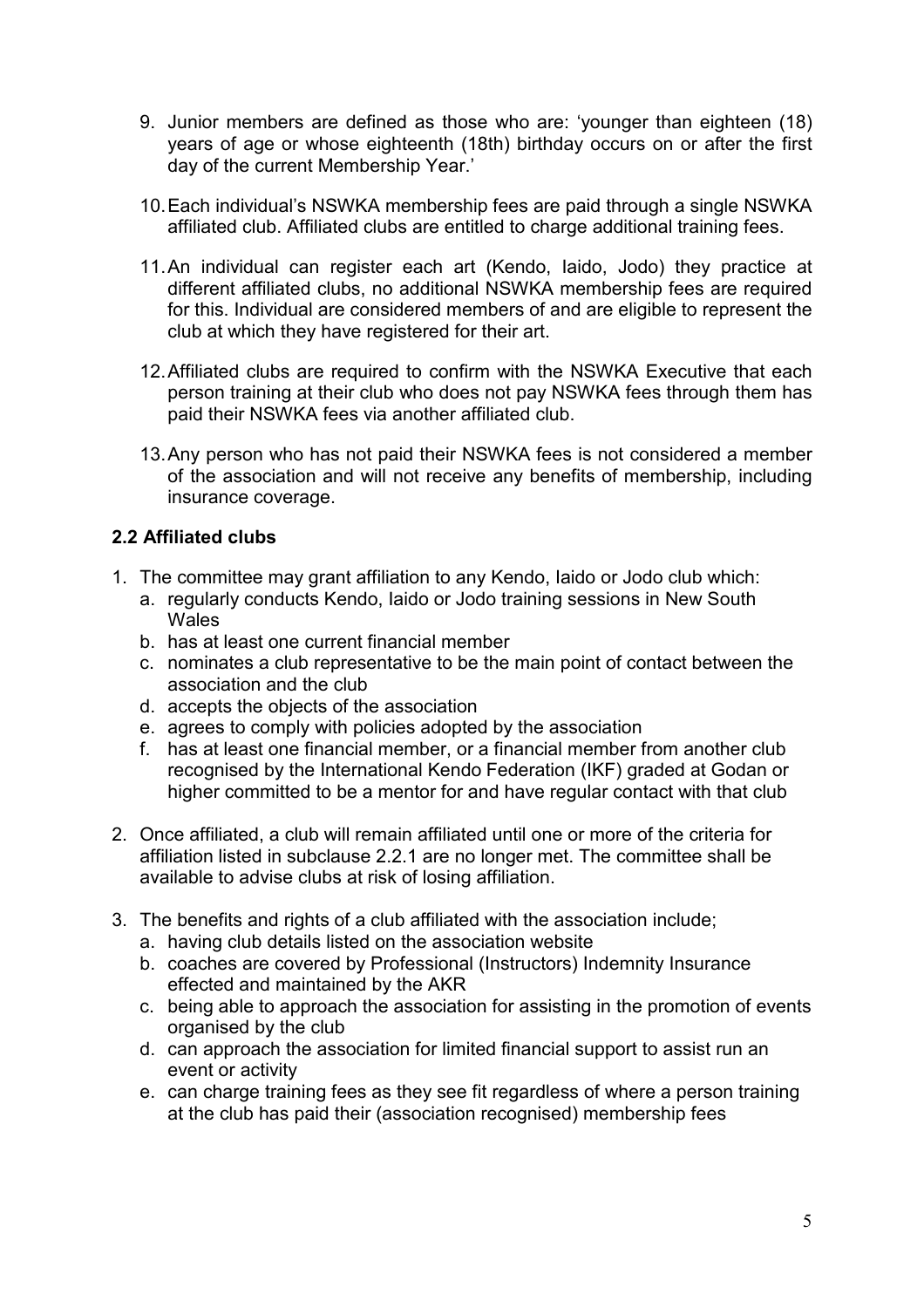#### **2.3 Life membership**

- 1. Life membership may be granted to individuals who have distinguished themselves in the service of the association and their discipline.
- 2. Nominations for life membership can be made in writing by any member of the association to the committee.
- 3. The committee and the relevant technical committee shall determine if the nominee meets the requirements for life membership as listed in sub clause 2.3.4. If eligible, the nomination for life membership will be raised at the next AGM where a majority vote of members is required for approval.
- 4. Generally speaking minimum requirements of life membership include;
	- a. a long term association with the association, for twenty or more years
	- b. a significant amount of time providing support to the members of the association in executive, technical committee, NSW coaching roles or in the case of individuals outside of NSW a mentoring and supporting role, for ten or more years
	- c. has through their actions contributed significantly to the improvement of their discipline and the experience of members within NSW over and above any duty carried out while holding one of the roles listed in subclause 2.3.4.b
	- d. being in the view of the committee and relevant technical board a person of good character and worthy of the recognition life membership grants
- 5. Life membership grants an individual all the benefits of ordinary membership and in addition the life member is not asked to pay the association /AKR annual membership fee with these costs being covered by the association.

#### **2.4 Cessation of membership**

- 1. A person ceases to be a member of the association if the person:
	- a. dies
	- b. resigns membership by giving the Secretary via their club representative written notice
	- c. is expelled from the association
	- d. fails to pay the annual membership fee and/or provide required membership details by the due date
- 2. In situations where a membership ceases due to failure to pay fees or provide required details, the associations' records of financial members shall serve as a record of cessation of membership.
- 3. In every other case where a member ceases to hold membership, the secretary must make an appropriate entry in the register of financial members recording the date on which the member ceased to be a member.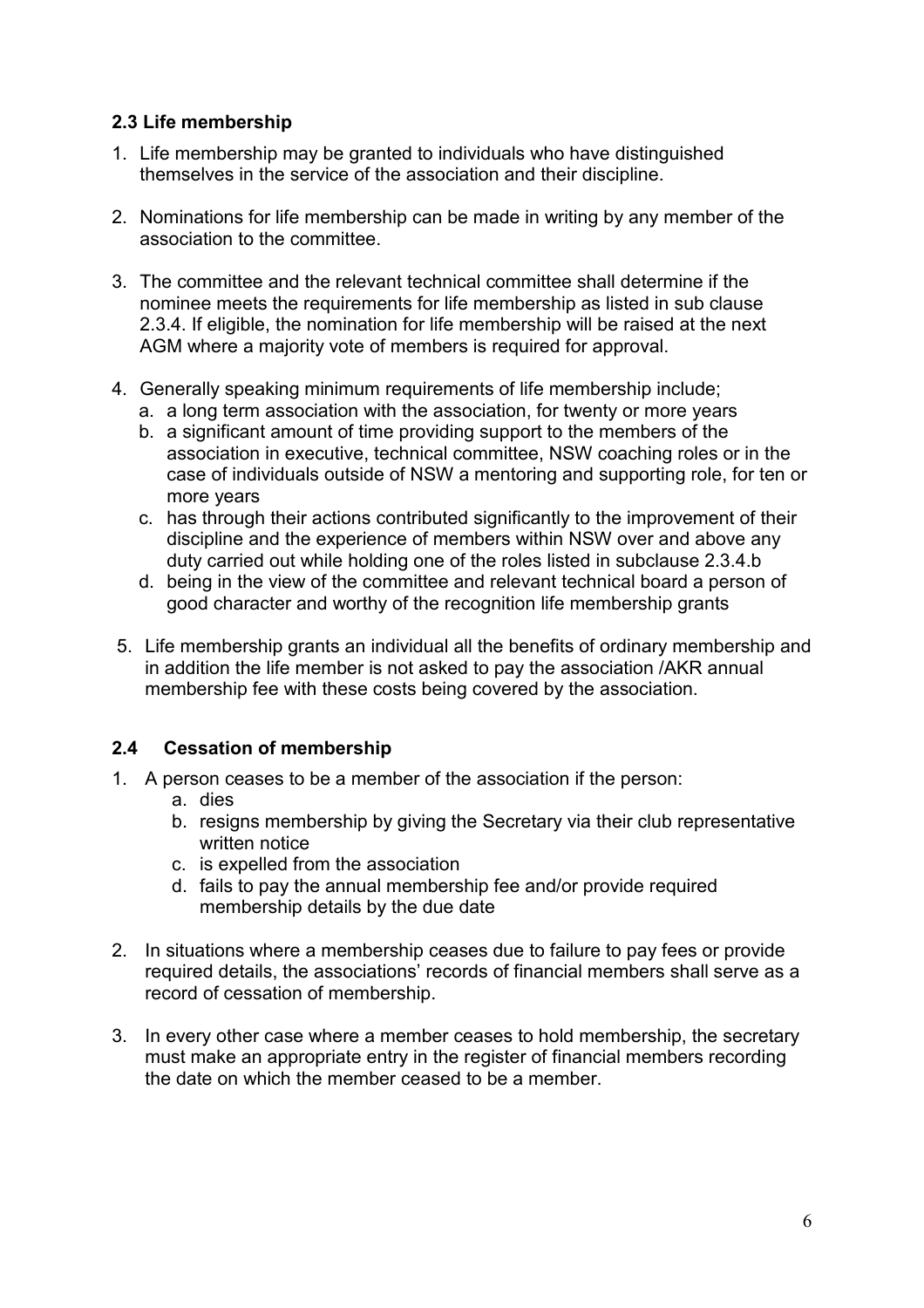#### **2.5 Membership not transferable**

- 1. Any right, privilege or obligation which a person has by reason of being a member of the association:
	- a. is not capable of being transferred or transmitted to another person
	- b. terminates on cessation of the person's membership

#### **2.6 Register of members and other association records**

- 1. The secretary must establish and maintain a register of members of the association specifying the name, date of birth, and contact details of each person who is a member of the association together with the date on which the person became a member.
- 2. Except as otherwise provided by this constitution, all records, books and other documents relating to the association must be kept in New South Wales:
	- a. at the main premises of the association, in the custody of the public officer or a member of the association (as the committee determines)
	- b. if the association has no premises, at the association's official address, in the custody of the public officer
- 3. The following documents must be open to inspection, free of charge, by a member of the association at any reasonable hour:
	- a. records, books and other financial documents of the association,
	- b. this constitution
	- c. minutes of all committee meetings and general meetings of the association
- 4. If a member requests that any information contained in the membership register about the member (other than the member's name) not be available for inspection, that information must not be made available for inspection.
- 5. A member of the association may obtain a copy of any of the documents referred to in subclause (3) on payment of a fee of not more than \$1 for each page copied.
- 6. A member must not use information about a person obtained from the register to contact or send material to the person, other than for: the purposes of sending the person a newsletter, a notice in respect of a meeting or other event relating to the association or other material relating to the association, or any other purpose necessary to comply with a requirement of the Act or the Regulation.
- 7. Despite subclauses (3) and (5), the committee may refuse to permit a member of the association to inspect or obtain a copy of records of the association that relate to confidential, personal, employment, commercial or legal matters or where to do so may be prejudicial to the interests of the association.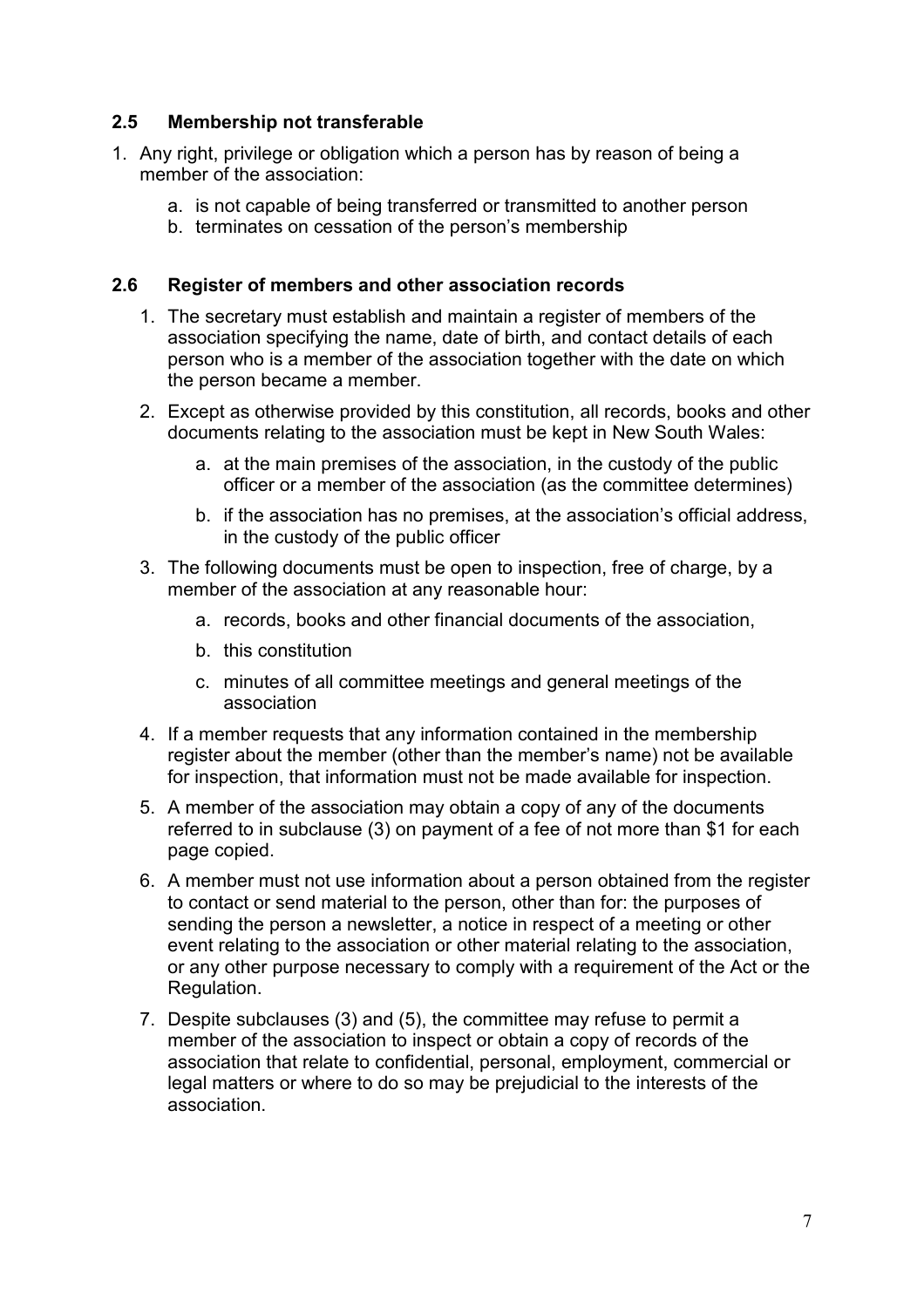#### **2.7 Members' and affiliated clubs' liabilities**

- 1. The liability of a member or affiliated club of the association to contribute towards the payment of the debts and liabilities of the association or the costs, charges and expenses of the winding up of the association is limited to the amount, if any, unpaid by the member in respect of membership of the association as required by clause 2.9.
- 2. In the case of an individual who is attending training with an affiliated club but is not a registered member of the association, the association shall not be expected to contribute towards any debts or liabilities of that individual.

#### **2.8 Disciplining of members**

- 1. A complaint may be made to the committee by any member of the association if they feel that a member or affiliated club has:
	- a. refused or neglected to comply with a provision or provisions of this constitution, or
	- b. wilfully acted in a manner prejudicial to the objects of the association
- 2. The committee may refuse to deal with a complaint if it considers the complaint to be trivial or vexatious in nature.
- 3. If the committee decides to deal with the complaint, the committee:
	- a. must cause notice of the complaint to be served on the member or club concerned
	- b. must give the member or club at least 14 days from the time the notice is served within which to make submissions to the committee in connection with the complaint
	- c. must take into consideration any submissions made by the member or club in connection with the complaint
- 4. The committee may, by majority vote in both the committee and relevant technical committee, expel the member or club from the association or suspend the member from membership of the association if, after considering the complaint and any submissions made in connection with the complaint, it is satisfied that the facts alleged in the complaint have been proved and the expulsion or suspension is warranted in the circumstances.
- 5. If the committee expels a member or club, or suspends a member, the Secretary must, within 7 days after the action is taken, cause written notice to be given to the member of the action taken, detailing the reasons given by the committee for having taken that action and of the member's right of appeal under clause 2.9
- 6. The expulsion or suspension does not take effect:
	- a. until the expiration of the period within which the member or club is entitled to appeal against the decision
	- b. if within that period the member exercises the right of appeal, unless and until the association confirms the decision under clause 2.9

whichever is the later.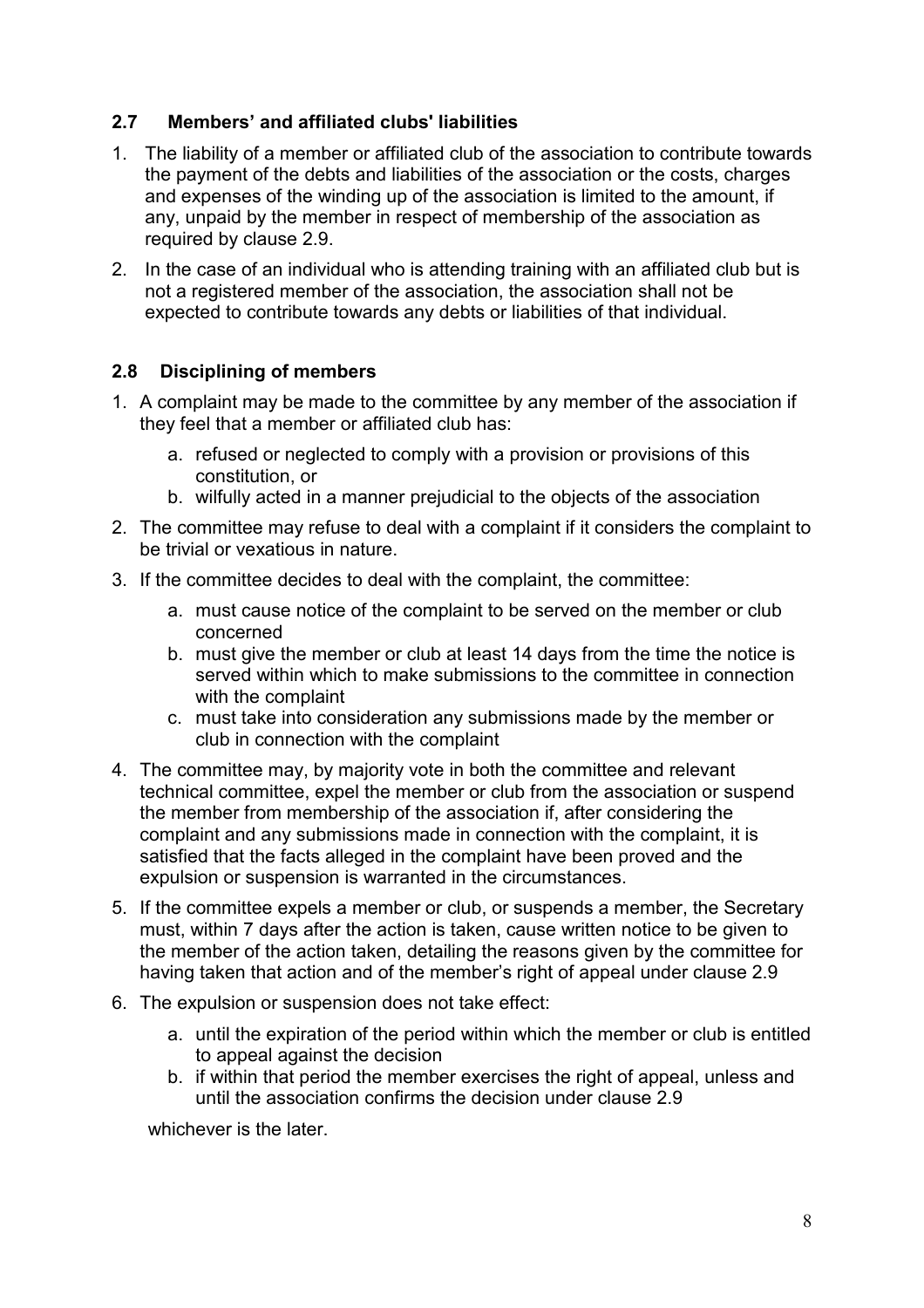#### **2.9 Right of appeal of disciplined member**

- 1. A member or club may appeal to the association against a decision of the committee under clause 2.8, within 7 days after notice of the decision is served on the member, by lodging with the Secretary a notice to that effect.
- 2. The notice may, but need not, be accompanied by a statement of the grounds on which the member or club intends to rely for the purposes of the appeal.
- 3. On receipt of a notice from a member under subclause 2.9.1, the secretary must notify the committee, which is to convene a special general meeting of the association to be held within 28 days after the date on which the Secretary received the notice.
- 4. At a special general meeting of the association convened under subclause 3.15:
	- a. no business other than the question of the appeal is to be transacted
	- b. the committee and the member must be given the opportunity to state their respective cases orally or in writing, or both
	- c. the members present are to vote by secret ballot on the question of whether the decision should be confirmed or revoked
- 5. The appeal is to be determined by a simple majority of votes cast by members of the association.

#### **2.10 Resolution of disputes**

- 1. The committee and relevant technical committee shall apply their best efforts to resolve any disputes, between affiliated clubs and the association and between individual members and the association.
- 2. The committee and relevant technical committee are able to provide advice to affiliated clubs and individual members on disputes between individual members and affiliated clubs.
- 3. A dispute that cannot be resolved is to be referred to a Community Justice Centre for mediation under the *Community Justice Centres Act 1983*.
- 4. If a dispute is not resolved by mediation within 3 months of the referral to a Community Justice Centre, the dispute is to be referred to arbitration.
- 5. The *Commercial Arbitration Act 2010* applies to a dispute referred to arbitration.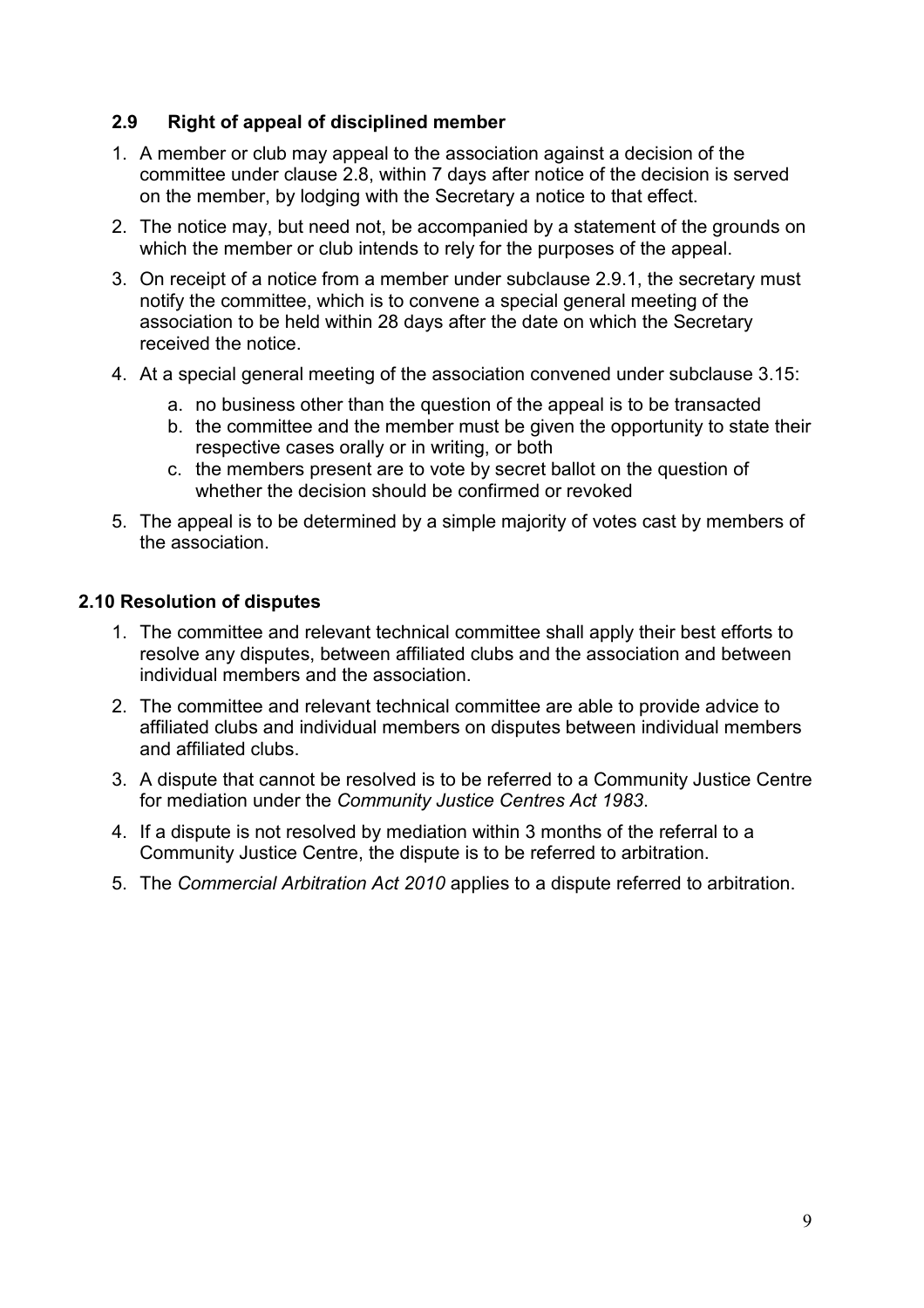## **Part 3 Committee**

#### **3.1 Powers of the committee**

Subject to the Act, the Regulation, this constitution and any resolution passed by the association in a general meeting, the committee:

- 1. Is to control and manage the affairs of the association.
- 2. May exercise all the functions that may be exercised by the association, other than those functions that are required by this constitution to be exercised by a general meeting of members of the association.
- 3. Has power to perform all the acts and do all things that appear to the committee to be necessary or desirable for the proper management of the affairs of the association.
- 4. The committee shall not act contrary to a resolution of the association in an annual or general meeting and the association at a general meeting may override a decision of the committee.

#### **3.2 Committee members**

- 1. There shall be the following members of the association who constitute the committee of the association:
	- a. President
	- b. Vice President
	- c. Secretary
	- d. Treasurer
- 2. The committee members shall be elected every third annual general meeting of the association with casual vacancies being filled by election at the first general meeting held after the casual vacancy arises.
- 3. Each member of the committee is, subject to this constitution, to hold office until immediately before the election of committee members at every third annual general meeting, and is eligible for re-election, subject to clause 3.4.2.
- 4. A committee member may hold office for a maximum of two consecutive terms, unless at an election for committee roles there is no other member wishing to nominate for that role, then the committee member may continue in the role.
- 5. Once elected, the committee shall appoint an association member to the role of Public Officer. This member may be the Secretary or another eligible association member.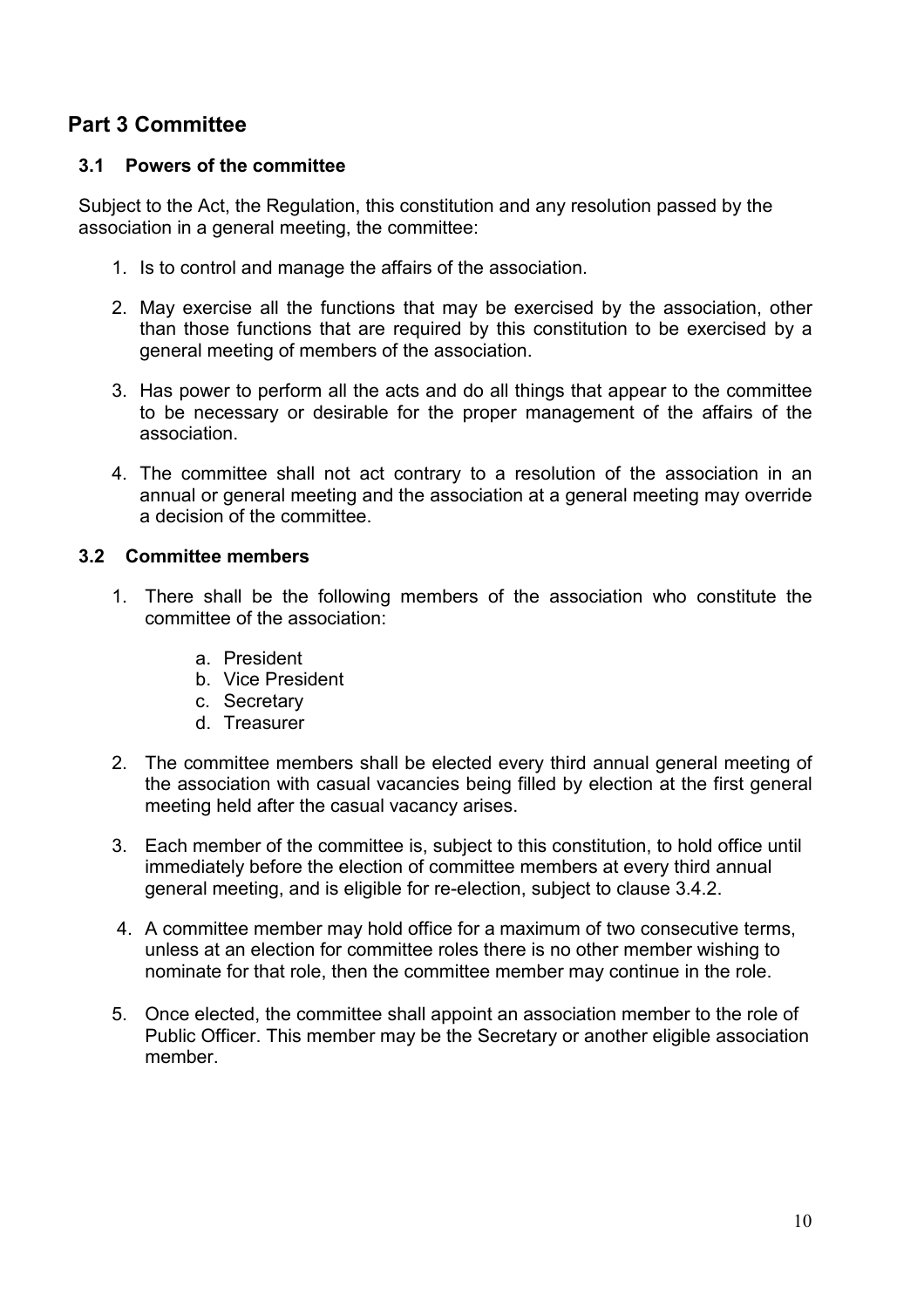#### **3.3 Committee Roles**

#### 1. The **President** shall

a. be primarily responsible for arranging the activities of the association

#### 2. The **Vice President** shall:

- a. assist the President
- b. maintain the role of any of the other executive members if they resign while clause 3.5 Casual Vacancies is implemented

#### **3.** The **Secretary** shall:

- a. As soon as practicable after being appointed as secretary, lodge notice with the association of his or her address.
- b. Keep minutes and a file of correspondence (whether in written or electronic form) of:
	- i) all appointments of office-bearers of the executive
	- ii) the names of members of the executive present at an committee or general meeting
	- iii) all proceedings at committee and general meetings
- c. Ensure minutes of proceedings at a meeting be signed by the chairperson of the meeting or by the chairperson of the next succeeding meeting.
	- i) the signature of the chairperson may be transmitted by electronic means for the purposes of subclause (c)
- d. Maintain the register of members referred to in clause 2.8 of this constitution.
- e. Keep the common seal, documents and securities of the association.

#### 4. The **Treasurer** shall:

- a. Ensure that all money due to the association is collected and received and that all payments authorised by the association are made.
- b. Ensure that correct books and accounts are kept showing the financial affairs of the association, including full details of all receipts and expenditure connected with the activities of the association.
- c. Keep the other office bearers apprised of the financial position of the association.
- d. Present to the annual general meeting a statement which gives a true and fair account of the association's income and expenditure during its last financial year and its assets and liabilities and any mortgages, charges or other securities over the property of the association at the end of its last financial year and similar details in respect of any trust of which the association was a trustee during any part of its last financial year.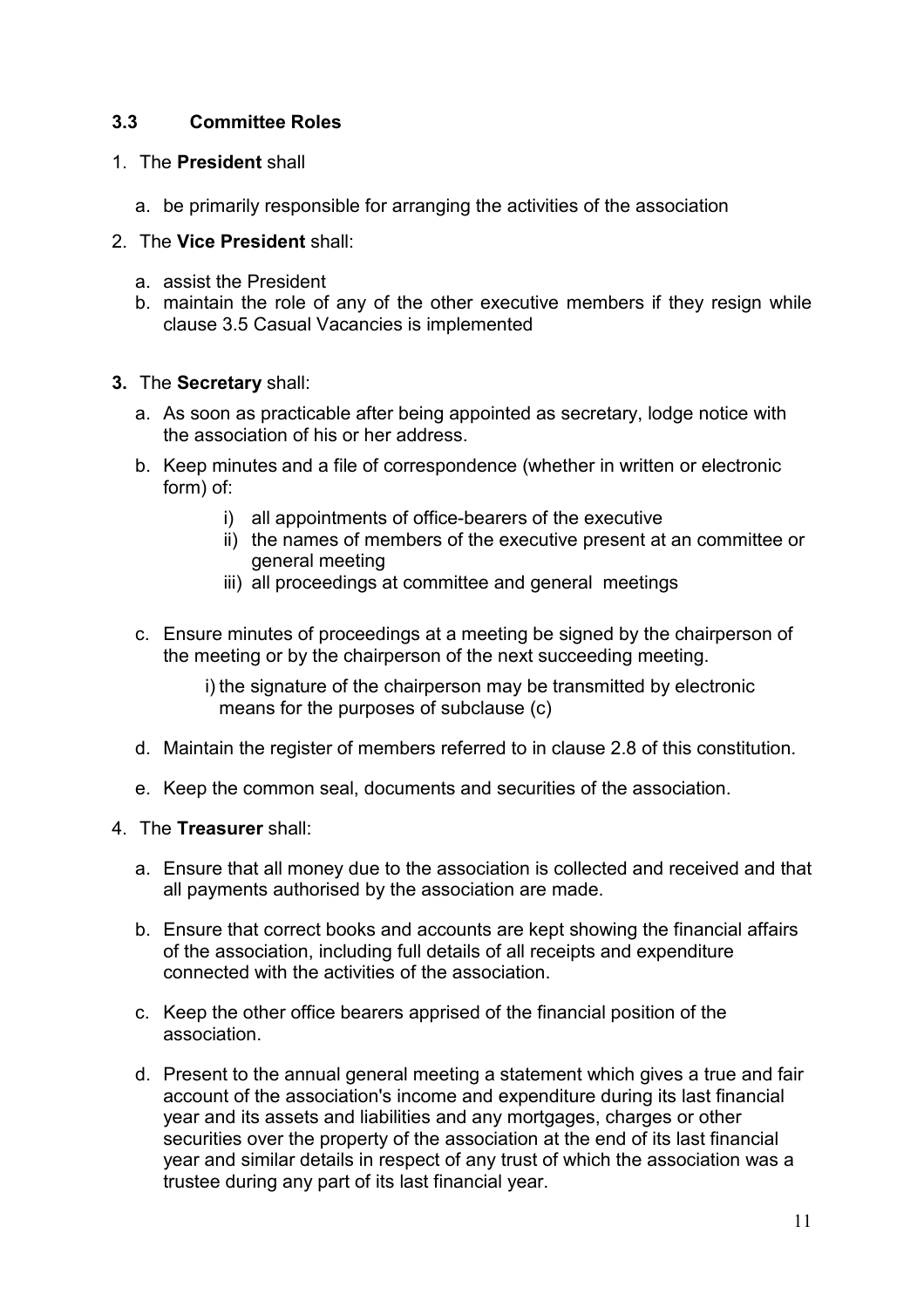#### 5. **Public Officer**

- a. The committee shall appoint a member who is a resident of the State of New South Wales and eighteen years of age or older the Public Officer of the Association.
- b. If the Secretary is not disqualified and the committee has not appointed another person to be the Public Officer within fourteen days of the date of the most recent annual general meeting, the Secretary shall be deemed to have been appointed the Public Officer from the date of the most recent annual general meeting.
- c. The **Public Officer** shall be deemed to have vacated the position if he or she:
	- i) ceases to be a member;
	- ii) resigns in writing to the Secretary;
	- iii) is removed or replaced by the committee;
	- iv) becomes bankrupt, applies to take the benefit of any law for the relief of bankrupt or insolvent debtors, compounds with his or her creditors or makes an assignment of his or her remuneration for their benefit;
	- v) becomes a temporary patient, a continued treatment patient, a protected person or an incapable person within the meaning of the Mental Health Act, 1958, or a person under detention under Part VII of that Act; or;
	- vi) ceases to be a resident of the State New South Wales
- 6. if a vacancy occurs in the position of Public Officer, the committee shall within 14 days:
	- i) notify the Department of Business and Consumer Affairs in the prescribed form of the vacancy; and
	- ii) appoint a new Public Officer
- 7. **The Public Officer** shall notify the Department of Business and Consumer Affairs in the prescribed forms of:
	- i) his or her own appointment, within 14 days
	- ii) a change in his or her residential address, within 14 days
	- iii) a change in the name, rules or objects of the association, within 1 month;
	- iv) a change in the membership of the Committee, within 14 days
	- v) the association's income and expenditure during its last financial year and its assets and liabilities, any mortgages, charges or other securities over the property of the Association at the end of its last financial year and similar details in respect of any trust of which the Association was a trustee during any part of its last financial year, within 1 month of the date of the annual general meeting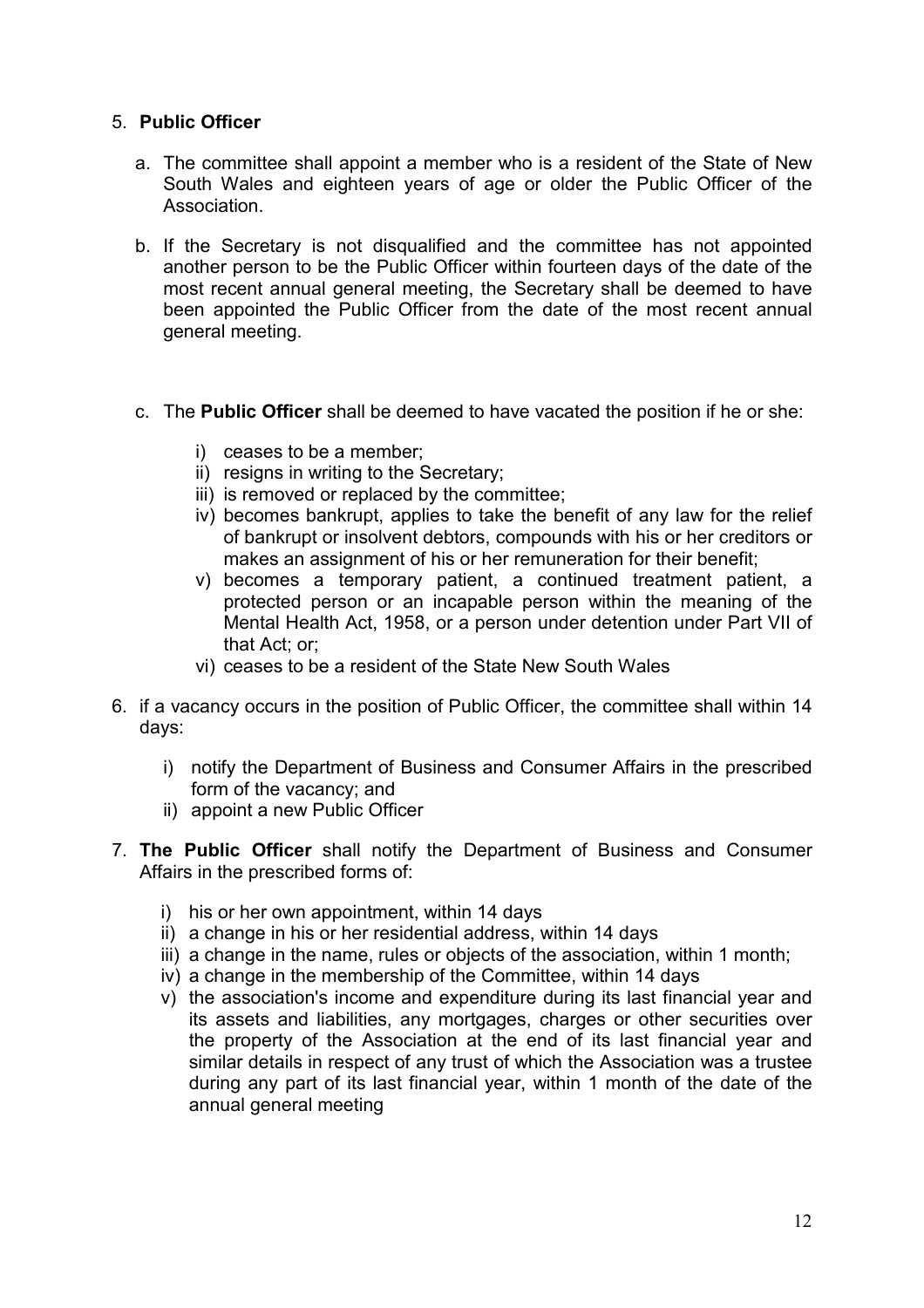#### **3.4 Election of committee members**

- 1. Nominations of candidates for election as office-bearers of the committee:
	- a) must be made in writing, signed by 2 members(not the candidate) of the association and accompanied by the written consent of the candidate (which may be endorsed on the form of the nomination), and
	- b) must be delivered to the secretary of the association at least 7 days before the date fixed for the holding of the annual general meeting at which the election is to take place
- 2. A committee member may not be a member of the committee for more than two full consecutive terms, unless at an election there is not another person willing and able to take on the role, then the committee member may continue for another term.
- 3. If insufficient nominations are received to fill all vacancies on the committee, the candidates nominated are taken to be elected and further nominations are to be received at the annual general meeting.
- 4. If insufficient further nominations are received, any vacant positions remaining on the committee are taken to be casual vacancies.
- 5. If the number of nominations received is equal to the number of vacancies to be filled, the persons nominated are taken to be elected.
- 6. If the number of nominations received exceeds the number of vacancies to be filled, a ballot is to be held.
- 7. The ballot for the election of committee members is to be conducted at the annual general meeting in any usual and proper manner that the committee directs.
- 8. The ballot shall be conducted by the president if not re-running, or if re-running a non-committee member of the association assigned by the president.
- 9. A person nominated as a candidate for election to a committee role must be a member of the association and a participant at the general meeting in which they are elected.

#### **3.5 Casual vacancies**

- 1. In the event of a casual vacancy occurring in the membership of the committee, the committee may appoint a member of the association to fill the vacancy and the member so appointed is to hold office, subject to this constitution, until the annual general meeting next following the date of the appointment.
- 2. A casual vacancy in the office of a member of the committee occurs if the member:
	- a) ceases to be a member of the association
	- b) is or becomes an insolvent under administration within the meaning of the Corporations Act 2001 of the Commonwealth
	- c) resigns office by notice in writing given to the secretary
	- d) is removed from office under clause 3.6
	- e) becomes a mentally incapacitated person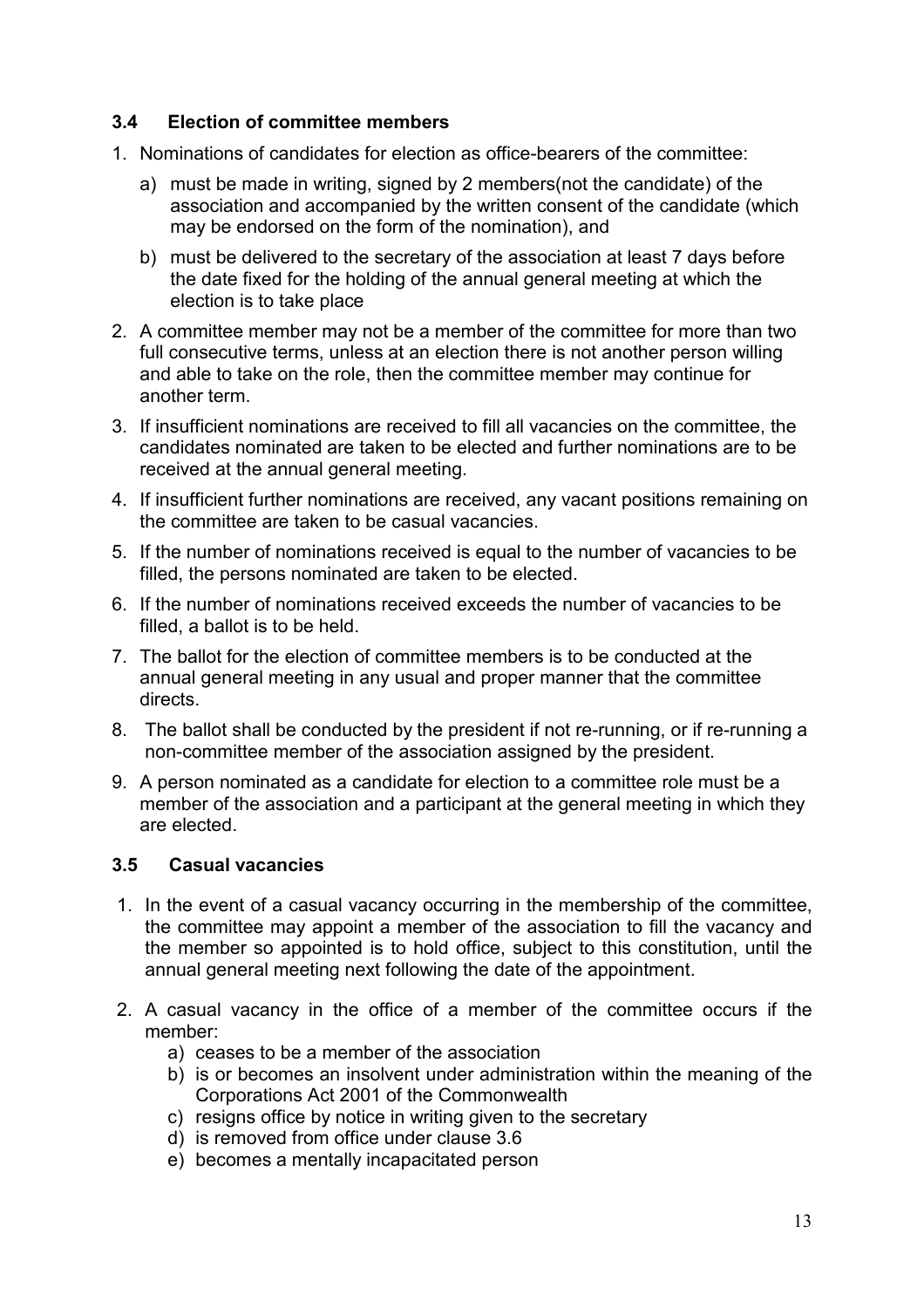- f) is absent without the consent of the committee from 3 consecutive meetings of the committee
- g) is convicted of an offence involving fraud or dishonesty for which the maximum penalty on conviction is imprisonment for not less than 3 months
- h) is prohibited from being a director of a company under Part 2D.6 (Disqualification from managing corporations) of the Corporations Act 2001 of the Commonwealth

#### **3.6 Removal of committee members**

- 1. The association in general meeting may by resolution remove any member of the committee from the office before the expiration of the member's term of office and may by resolution appoint another person to hold office until the expiration of the term of office of the member so removed.
- 2. If a member of the committee to whom a proposed resolution referred to in subclause 3.6.1 relates makes representations in writing to the Secretary or President (not exceeding a reasonable length) and requests that the representations be notified to the members of the association, the Secretary or the President may send a copy of the representations to each member of the association or, if the representations are not so sent, the member is entitled to require that the representations be read out at the meeting at which the resolution is considered.

#### **3.7 Committee meetings and quorum**

- 1. The committee must meet at least 3 times in each period of 12 months at the place and time that the committee may determine.
- 2. Additional meetings of the committee may be convened by the president or by any member of the committee.
- 3. Oral or written notice of a meeting of the committee must be given by the secretary to each member of the committee at least 48 hours before the time appointed for the holding of the meeting.
- 4. Notice of a meeting given under subclause 3.7.3 must specify the general nature of the business to be transacted at the meeting and no business other than that business is to be transacted at the meeting, except business which the committee members present at the meeting unanimously agree to treat as urgent business.
- 5. Any 3 members of the committee constitute a quorum for the transaction of the business of a meeting of the committee.
- 6. No business is to be transacted by the committee unless a quorum is present and if, within half an hour of the time appointed for the meeting, a quorum is not present, the meeting is to stand adjourned to the same place and at the same hour of the same day in the following week.
- 7. If at the adjourned meeting a quorum is not present within half an hour of the time appointed for the meeting, the meeting is to be dissolved.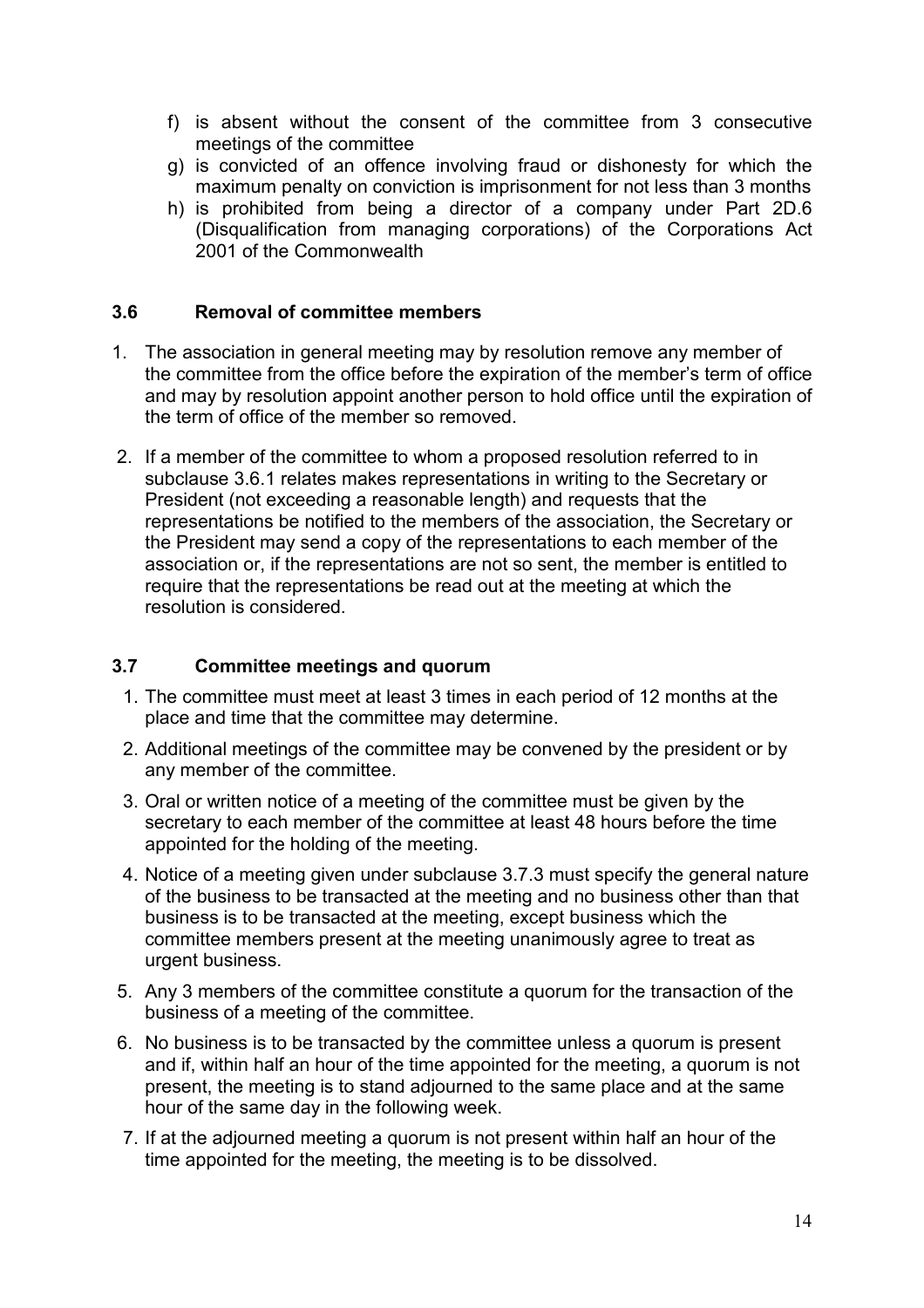- 8. At a meeting of the committee:
	- a) The president or, in the president's absence, the vice-president is to preside
	- b) if the president and the vice-president are absent or unwilling to act, one of the remaining members of the committee chosen by the members present at the meeting is to preside

#### **3.8 Sub-committees**

- 1. The executive may in writing, delegate to one or more sub-committees, consisting of the member or members of the association that the executive thinks fit, a one off task or an ongoing but time limited role of up to three years, other than:
	- a) this power of delegation, and
	- b) an activity which is a duty imposed on the committee by the Act or by any other law
- 2. The objectives, timeframes and resources available for a sub-committee to fulfil any task or role must be made clear to the sub-committee in writing by the committee.
- 3. Despite any delegation under this clause, the committee may continue to be involved in and influence the task or role delegated.
- 4. Any act or thing done or suffered by a sub-committee fulfilling their assigned task or role under this clause has the same force and effect as it would have if it had been done or suffered by the committee.
- 5. The committee may in writing, at any time, disband the sub-committee or modify the sub-committees' assigned task or role.
- 6. A sub-committee may meet and adjourn as it thinks proper.

#### **3.9 NSW Coaching Teams**

The NSW coaching teams are sub-committees delegated by the committee for three year terms in consultation with the relevant technical committees.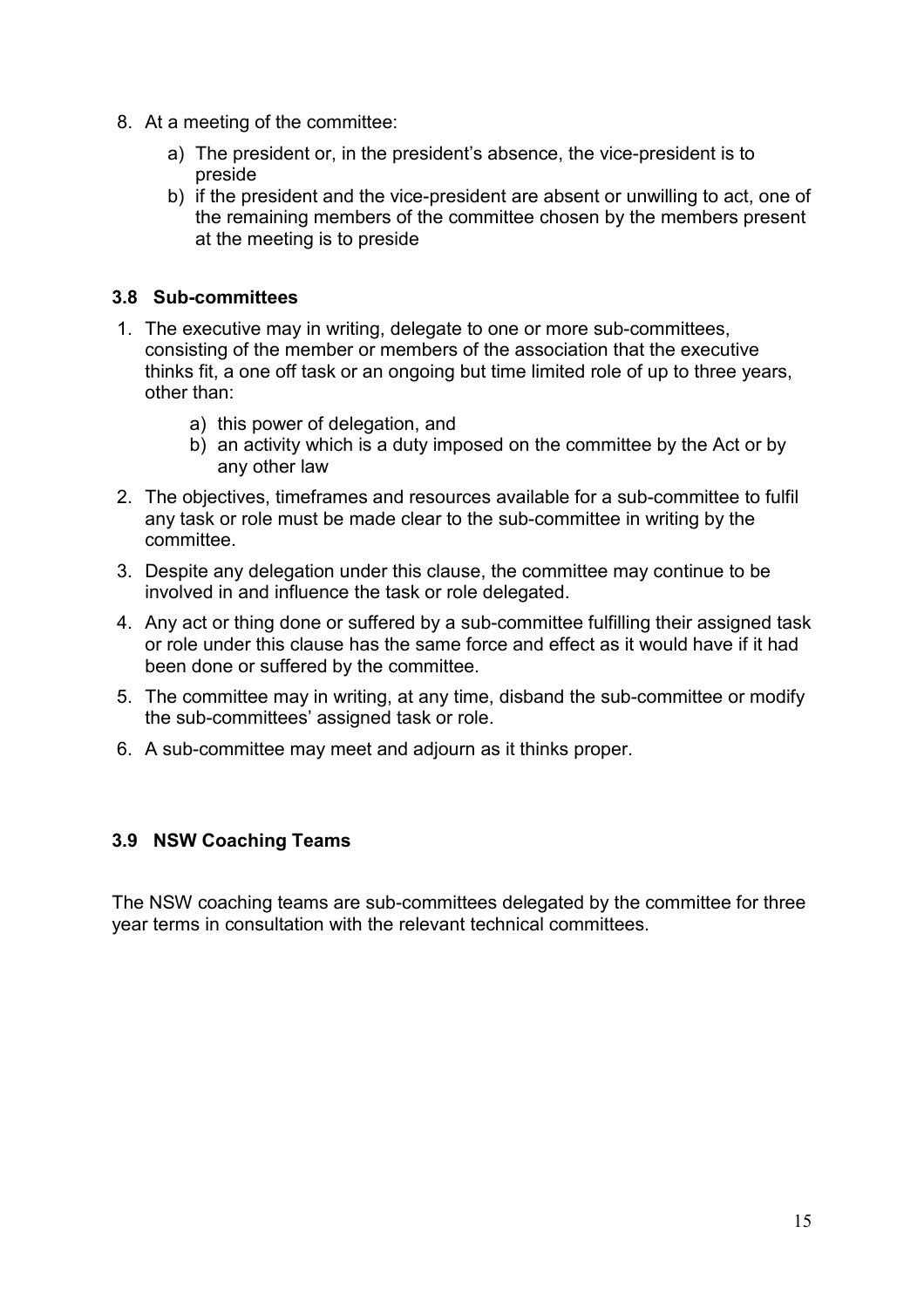#### **3.10 Technical Committees**

- 1. The association shall have separate sub-committees known as technical committees for Kendo, Iaido and Jodo.
- 2. Technical committees shall consist of individuals from among the members of the association. The nomination process shall attempt to have only one member from an affiliated club on any one technical committee. If there are not enough members from across different clubs nominated additional members from clubs may be nominated. The nomination process shall also attempt to recommend members who have been awarded a grade of Fourth Dan (Yon-Dan) or higher in their respective art. If there are not enough Fourth Dan nominations, Third Dan (San-Dan) nominations can be received.
- 3. A technical committee member may be re-nominated for the role at the end of the three-year term, but may only hold office for a maximum of two consecutive terms, unless at an election for technical committee roles there is no other member wishing to nominate for that role, then the technical committee member may continue in the role.
- 4. A technical committee member may not also simultaneously hold an (executive) committee role. An individual may be a member of more than one technical committee.
- 5. The members of the technical committees for each art are nominated by the members who practice that art, and approved by the committee at every third annual general meeting with casual vacancies being nominated at the first general meeting after the casual vacancy arises.
- 6. Each technical committee shall consist of three to five members.
- 7. Nominations for membership of each technical committee are carried out in a series of rounds, nomination rounds will cease as soon as the minimum of three technical committee member nominations has been achieved;
	- 1. Nominations are called for one member from each affiliated club who has been awarded a grade of Fourth Dan (Yon-Dan) or higher in their respective art
	- 2. Nominations are called for a second member from each affiliated club who has been awarded a grade of Fourth Dan (Yon-Dan) or higher in their respective art
	- 3. Nominations are called for a member holding Third Dan (San-Dan) in their respective art whose affiliated club is not yet represented in the technical committee nominations
	- 4. Nominations are called for members from any affiliated club who have been awarded a grade of Third Dan (San-Dan) or higher in their respective art
	- 5. Nominations are called for members who have just completed two consecutive terms on the technical committee.

If any of these rounds result in more than five members being nominated in total, the nominees from the previous rounds are to be recommended to the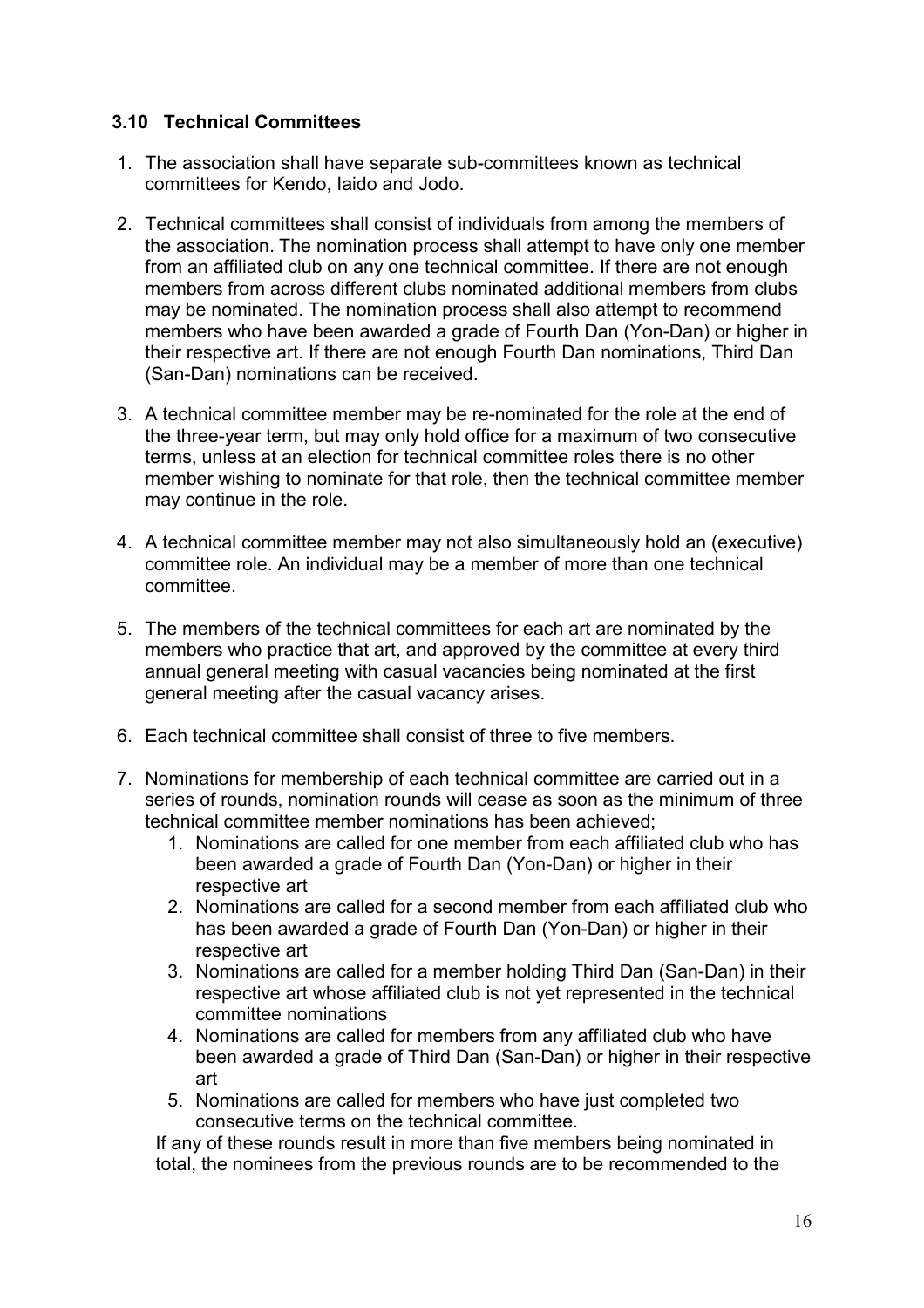(executive) committee, and the association membership present at the general meeting shall immediately vote for which of the nominees in the final round will be added to the list of those to be recommended to the (executive) committee to be that art's technical committee.

- 8. An individual member of a technical committee shall cease to be a member of that committee upon:
	- a. end of the current three year term
	- b. removal of the committee as per subclause 3.9.6
	- c. cessation of membership of the association
	- d. resignation in writing to the Secretary
- 9. Each technical committee shall have a chairman chosen by the members of that committee from among the members of that committee.
- 10.Provided reasonable notice of the meeting has been given to the other members of the technical committee, having more than half of technical board members present shall constitute a quorum for a meeting of a technical committee.
- 11.Each technical committee shall be generally responsible for their own disciplines' technical matters and shall:
	- a. control the conduct of the relevant Kendo, Iaido or Jodo gradings organised by the association
	- b. control the conduct of all Kendo, Iaido and Jodo seminars and training sessions organised directly by the association
	- c. set the rules, within the appropriate international body and AKR regulations, to be used at all Kendo, Iaido and Jodo competitions arranged by the association
	- d. prepare guidelines on training methods or other technical matters, if it is considered desirable to do so
	- e. advise on all technical questions referred to it by the committee or an affiliated Kendo, Iaido and Jodo club
	- f. liaise with equivalent AKR technical committees to share information and obtain advice

#### **3.11 Voting and decisions**

- 1. Questions arising at a meeting of the committee or of any sub-committee appointed by the executive are to be determined by a majority of the votes of members of the committee or sub-committee present at the meeting.
- 2. The President, or the office-bearer acting in the role may choose to allow the technical committee members to vote on questions arising at meetings of the committee, otherwise technical board members hold an advisory role only.
- 3. Each member present at a meeting of the committee or of any sub-committee appointed by the committee (including the person presiding at the meeting) is entitled to one vote but, in the event of an equality of votes on any question, the person presiding may exercise a second or casting vote.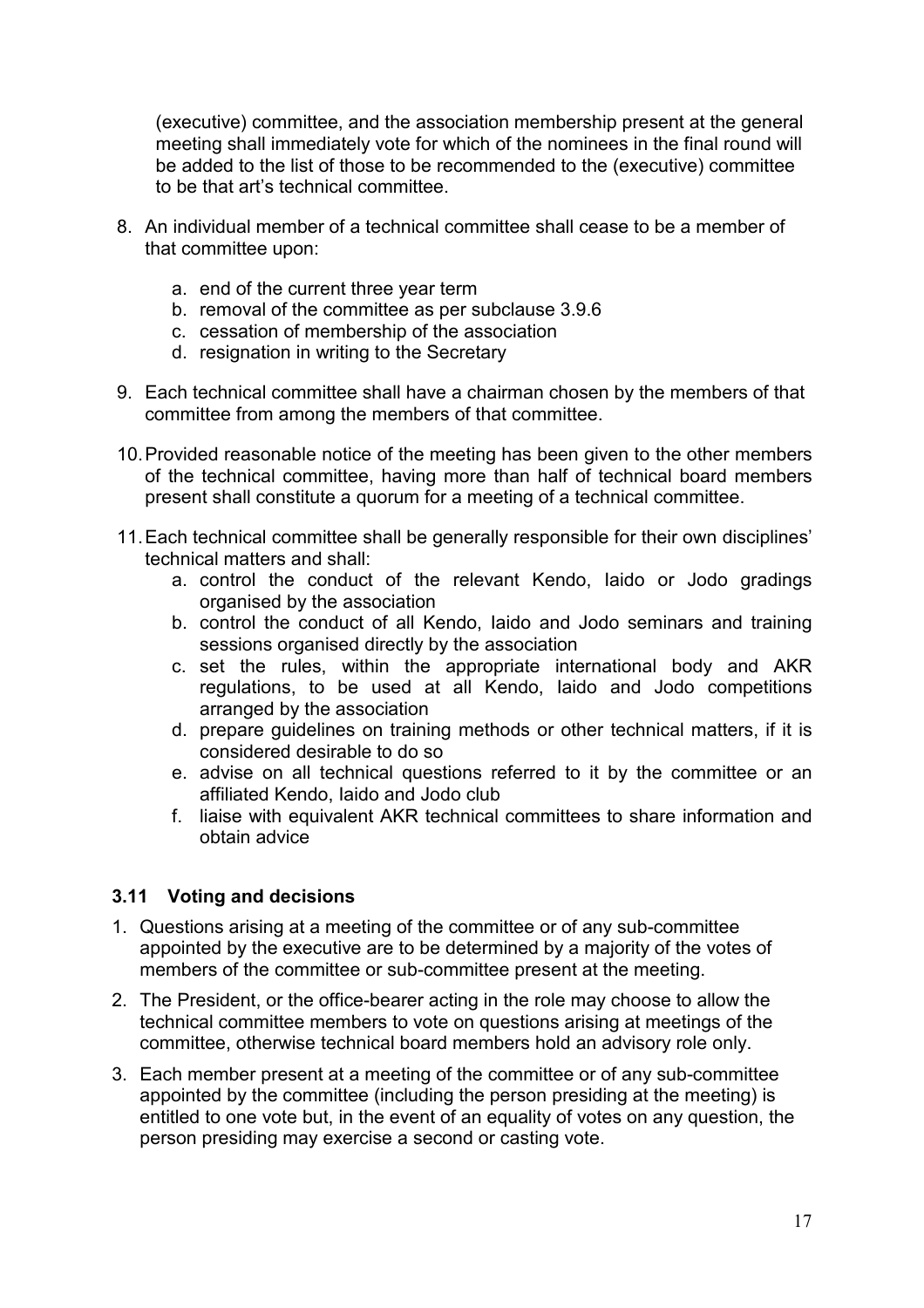4. Any act or thing done or suffered, or purporting to have been done or suffered, by the executive or by a sub-committee appointed by the executive, is valid and effectual despite any defect that may afterwards be discovered in the appointment or qualification of any member of the committee or sub-committee.

#### **3.12 Annual general meetings - holding of**

- 1. The association must hold its annual general meetings:
	- a. within 6 months after the close of the association's financial year
	- b. within any later time that may be allowed or prescribed under section 37  $(2)$  (b) of the Act.

#### **3.13 Annual general meetings - calling of and business at**

- 1. The annual general meeting of the association is, subject to the Act and to clause 3.13, to be convened on the date and at the place and time that the executive thinks fit.
- 2. In addition to any other business which may be transacted at an annual general meeting, the business of an annual general meeting is to include the following:
	- a. confirm the minutes of the last preceding annual general meeting and of any special general meeting held since that meeting
	- b. receive from the executive, technical committees and NSW coaching teams, reports on the activities of the association during the last preceding financial year
	- c. elect committee members and nominate technical board members of the association(every third year)
	- d. receive and consider any financial statement or report required to be submitted to members under the Act
- 3. An annual general meeting must be specified as that type of meeting in the notice convening it.

#### **3.14 Special general meetings - calling of**

- 1. The committee may, whenever it thinks fit, convene a special general meeting of the association.
- 2. The committee must, on the requisition of at least 5% of the total number of members, convene a special general meeting of the association.
- 3. A requisition of members for a special general meeting:
	- a. must be in writing
	- b. must state the purpose or purposes of the meeting
	- c. must be signed by the members making the requisition
	- d. must be lodged with the secretary
	- e. may consist of several documents in a similar form, each signed by one or more of the members making the requisition
- 4. If the committee fails to convene a special general meeting to be held within 1 month after the date on which a requisition of members for the meeting is lodged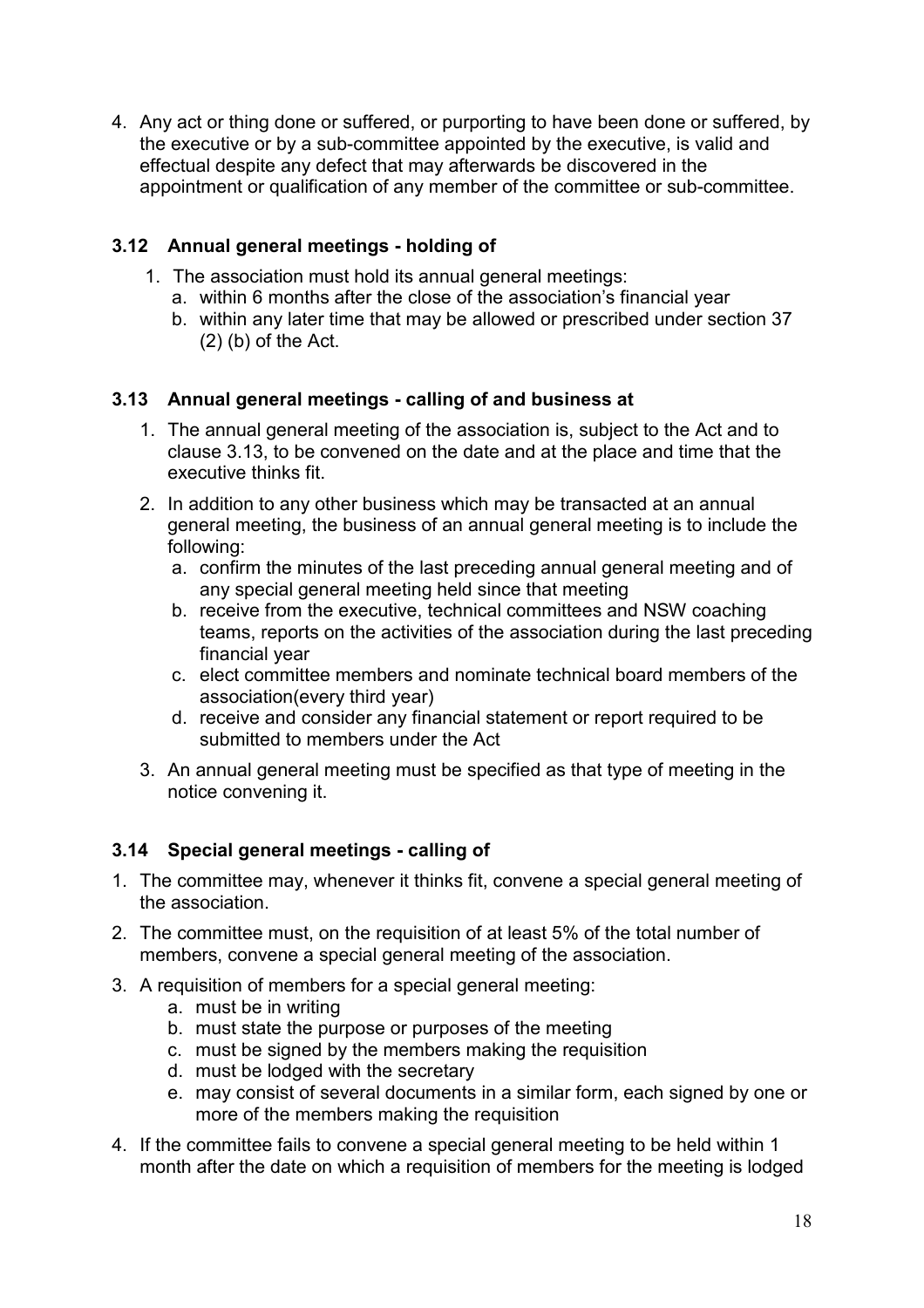with the Secretary, any one or more of the members who made the requisition may convene a special general meeting to be held not later than 3 months after that date.

- 5. A special general meeting convened by a member or members as referred to in subclause (3.15.4) must be convened as nearly as is practicable in the same manner as general meetings are convened by the committee.
- 6. For the purposes of subclause (3.15.4):
	- a. a requisition may be in electronic form
	- b. a signature may be transmitted, and a requisition may be lodged, by electronic means

#### **3.15 Notice**

- 1. The secretary must, at least 14 days before the date fixed for the holding of a general meeting, give a notice to each member specifying the place, date and time of the meeting and the nature of the business proposed to be transacted at the meeting.
- 2. If the nature of the business proposed to be dealt with at a general meeting requires a special resolution of the association, the secretary must, at least 21 days before the date fixed for the holding of the general meeting, cause notice to be given to each member specifying, in addition to the matter required under subclause (3.16.1), the intention to propose the resolution as a special resolution.
- 3. No business other than that specified in the notice convening a general meeting is to be transacted at the meeting except, in the case of an annual general meeting, business which may be transacted under subclause 3.14.2.
- 4. A member desiring to bring any business before a general meeting may give notice in writing of that business to the Secretary who must include that business in the next notice calling a general meeting given after receipt of the notice from the member.

#### **3.16 Quorum for general meetings**

- 1. No item of business is to be transacted at a general meeting unless a quorum of members entitled under this constitution to vote is present during the time the meeting is considering that item.
- 2. Five members present (being members entitled under this constitution to vote at a general meeting) constitute a quorum for the transaction of the business of a general meeting.
- 3. If within half an hour after the appointed time for the commencement of a general meeting a quorum is not present, the meeting:
	- a. if convened on the requisition of members—is to be dissolved
	- b. in any other case—is to stand adjourned to the same day in the following week at the same time and (unless another place is specified at the time of the adjournment by the person presiding at the meeting or communicated by written notice to members given before the day to which the meeting is adjourned) at the same place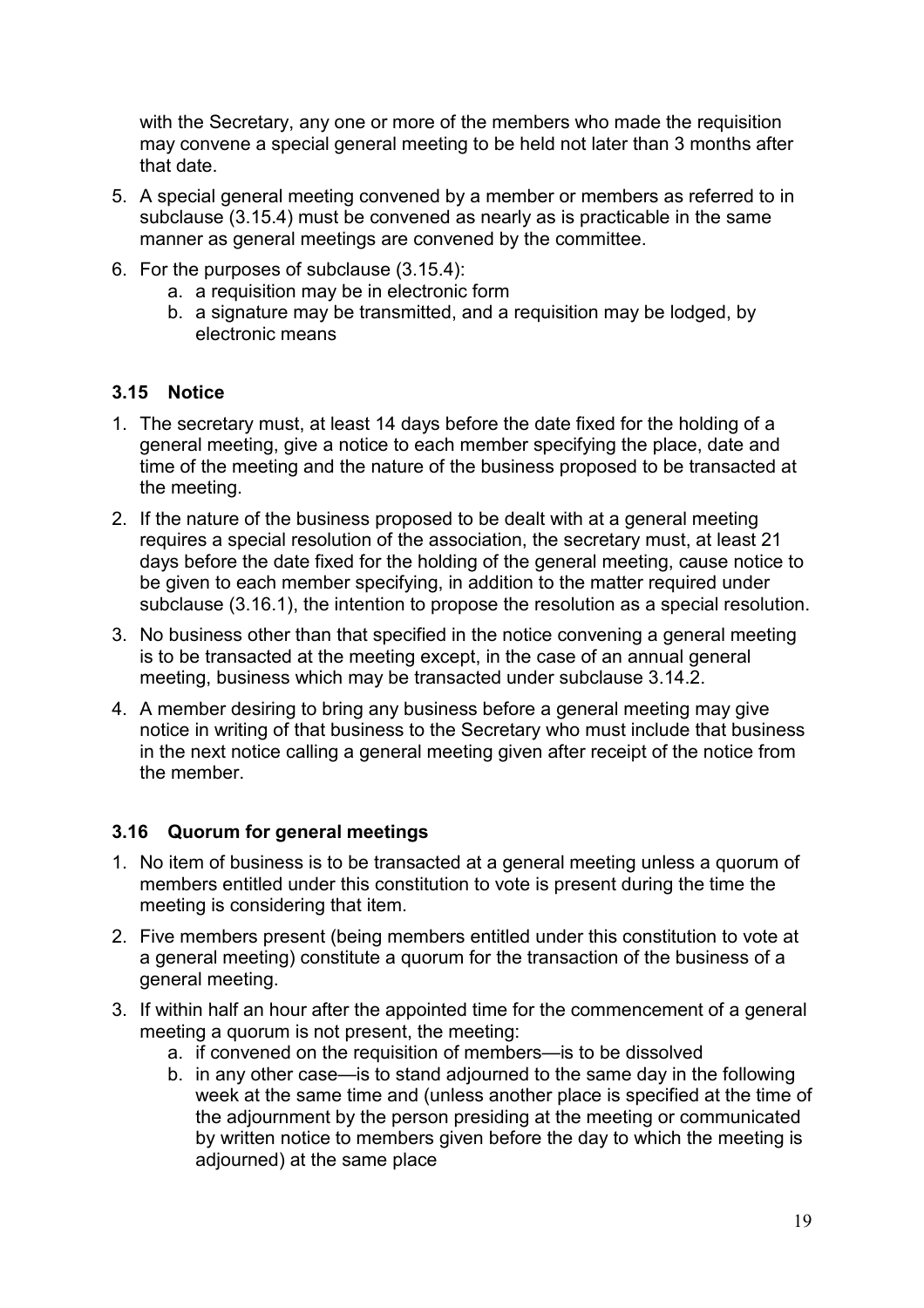#### **3.17 Presiding member**

- 1. The president or, in the president's absence, the vice-president, is to preside as chairperson at each general meeting of the association.
- 2. If the president and the vice-president are absent or unwilling to act, the members present must elect one of their number to preside as chairperson at the meeting.

#### **3.18 Adjournment**

- 1. The chairperson of a general meeting at which a quorum is present may, with the consent of the majority of members present at the meeting, adjourn the meeting from time to time and place to place, but no business is to be transacted at an adjourned meeting other than the business left unfinished at the meeting at which the adjournment took place.
- 2. If a general meeting is adjourned for 14 days or more, the secretary must give written or oral notice of the adjourned meeting to each member of the association stating the place, date and time of the meeting and the nature of the business to be transacted at the meeting.
- 3. Except as provided in subclauses 3.19.1 and 3.19.2, notice of an adjournment of a general meeting or of the business to be transacted at an adjourned meeting is not required to be given.

#### **3.19 Making of decisions**

- 1. A question arising at a general meeting of the association is to be determined by:
	- a. a show of hands or, if the meeting is one to which clause 3.24 applies, any appropriate corresponding method that the committee may determine
	- b. if on the motion of the chairperson or if 5 or more members present at the meeting decide that the question should be determined by a written ballot—a written ballot
- 2. If the question is to be determined by a show of hands, a declaration by the chairperson that a resolution has, on a show of hands, been carried or carried unanimously or carried by a particular majority or lost, or an entry to that effect in the minute book of the association, is evidence of the fact without proof of the number or proportion of the votes recorded in favour of or against that resolution.
- 3. Subclause 3.20.2 applies to a method determined by the committee under subclause 3.20.1 (a) in the same way as it applies to a show of hands.
- 4. If the question is to be determined by a written ballot, the ballot is to be conducted in accordance with the directions of the chairperson.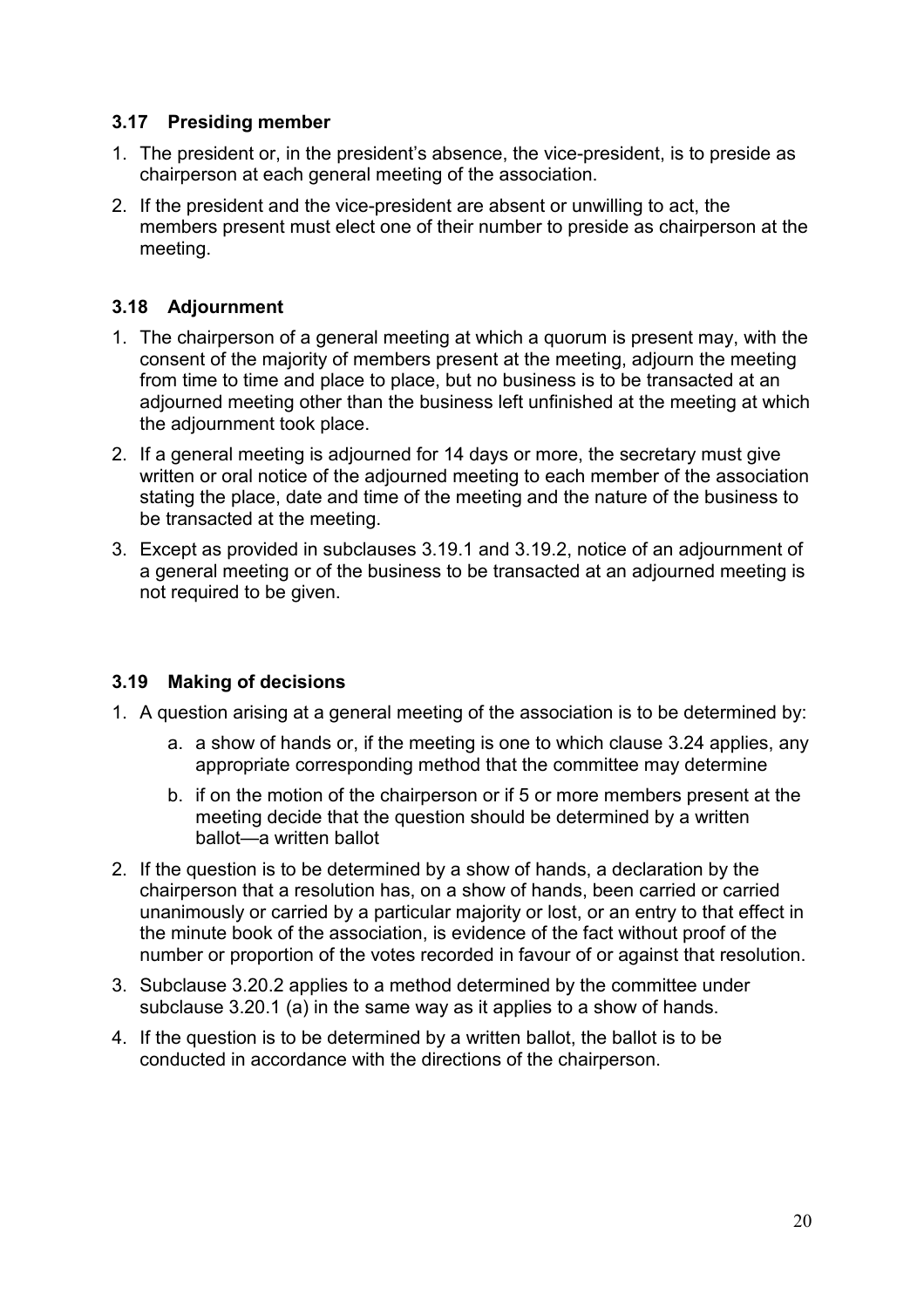#### **3.20 Voting**

- 1. On any question arising at a general meeting of the association a member has one vote only.
- 2. In the case of an equality of votes on a question at a general meeting, the chairperson of the meeting is entitled to exercise a second or casting vote.
- 3. A member is not entitled to vote at any general meeting of the association unless all money due and payable by the member to the association has been paid.
- 4. A member is not entitled to vote at any general meeting of the association if the member is under 16 years of age.

#### **3.21 Proxy voting**

- 1. A member may cast proxy votes on behalf of other members subject to;
	- a. subject to clause (3.22.1.b) of this rule, a member may appoint any other member to act as his or her proxy at a general meeting, an appointment of a proxy is not effective unless it is in writing in a form approved by the committee and is delivered to the President or the person who will be presiding at the meeting prior to the commencement of the meeting
	- b. at an annual or general meeting, a member may act as proxy for up to four other members, if a member is appointed to act as proxy for more than four other members, the member may only exercise one vote for himself or herself and four other votes

#### **3.22 Postal or electronic ballots**

- 1. The association may hold a postal or electronic ballot (as the committee determines) to determine any issue or proposal (other than an appeal under clause 2.9).
- 2. A postal or electronic ballot is to be conducted in accordance with Schedule 3.4 of the Regulation.

### **Part 4 Miscellaneous**

#### **4.1 Use of technology at meetings**

- 1. A committee, sub-committee or general meeting may be held at 2 or more venues using any technology that gives each of the committee members a reasonable opportunity to participate.
- 2. A committee member who participates in a meeting using that technology is taken to be present at the meeting and, if the member votes at the meeting, is taken to have voted in person.